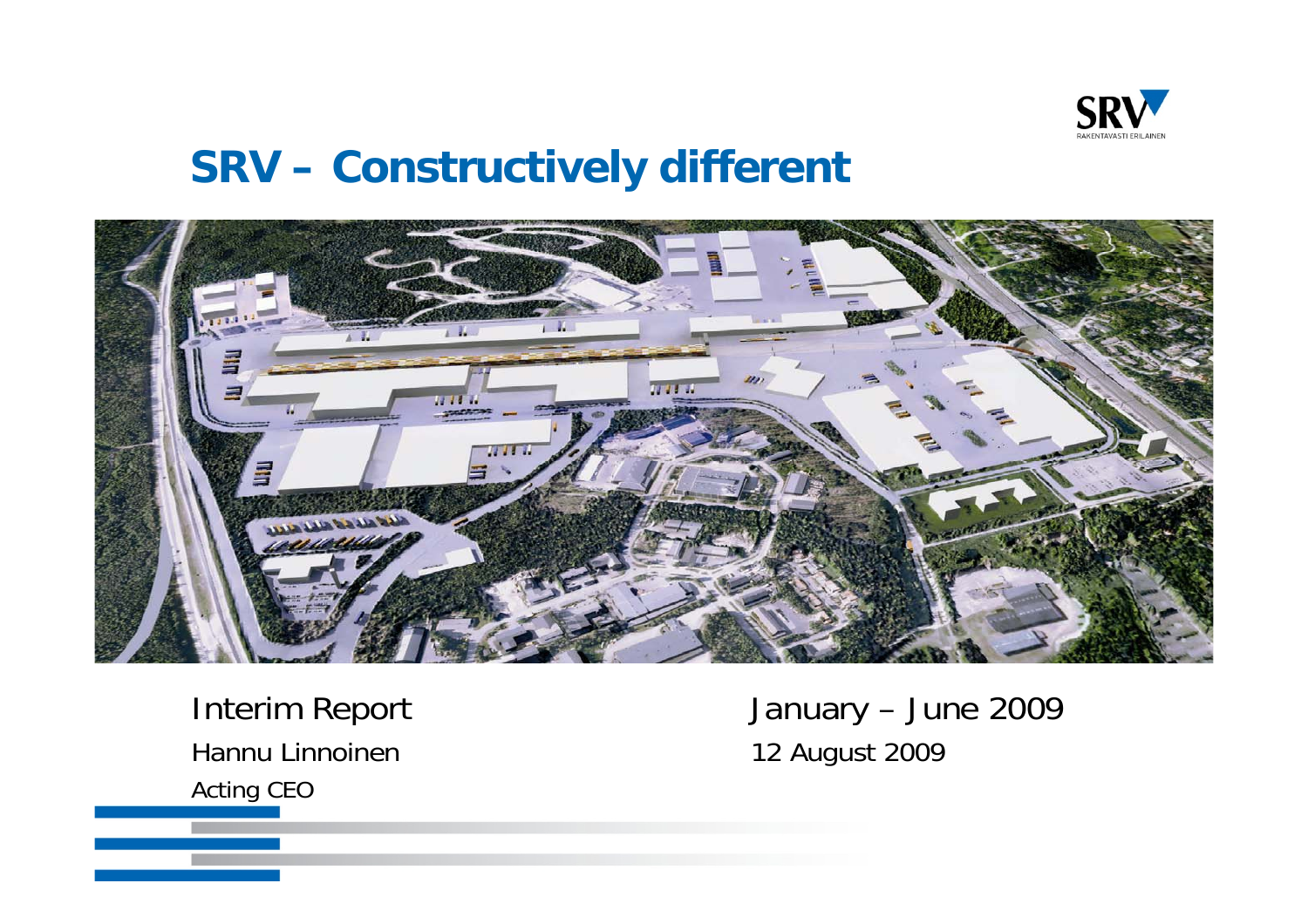# **January – June 2009 in brief**



- •
- •
- •
- •**Order backlo**
- •
- •**Solid equity rate; 40.4%**

**Revenue EUR 180.6 million** (EUR 288.8 million January-June 2008)

- **Operating profit EUR 5.2 million** (EUR 18.1 million)<br>**Profit before taxes EUR 2.8 million** (EUR 15.1 million)
	- **EUR 2.8 million** (EUR 15.1 million)
		- **g EUR 458.4 million** (EUR 521.1 million)
- **EPS EUR 0.03 eur** (EUR 0.28 )
	-

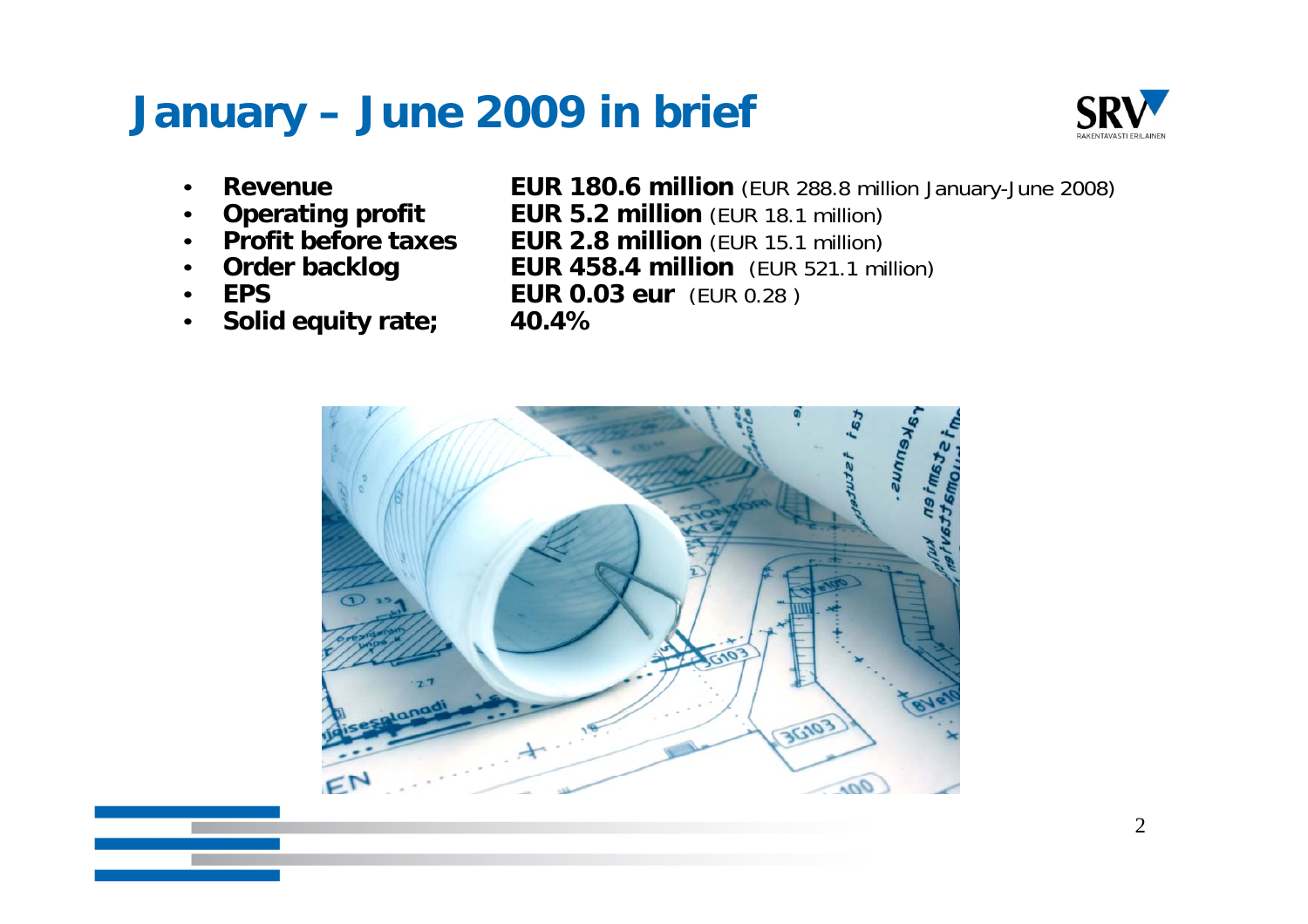# **Business Premises**



**54.8 46.1**

**MEUR**

**80100120**

**104.8 92.2 74.3 77.9**

|                               | $1 - 6$<br>2009 | $1 - 6$<br>2008 | <b>Change</b><br>$1 - 609$ vs<br>$1 - 608$ | $1 - 12/$<br>2008 | $4 - 6$<br>2009 | $4-6$<br>2008 |
|-------------------------------|-----------------|-----------------|--------------------------------------------|-------------------|-----------------|---------------|
| <b>Revenue, MEUR</b>          | 100.9           | 197.0           | $-96.0$                                    | 349.1             | 46.1            | 92.2          |
| <b>Operating profit, MEUR</b> | 10.6            | 18.1            | $-7.6$                                     | 27.8              | 4.6             | 9.9           |
| Operating profit, %           | 10.5%           | 9.2%            |                                            | 8.0%              | 10.0%           | 10.8%         |
| Order backlog, MEUR           | 224.3           | 291.1           | $-66.8$                                    | 265.7             |                 |               |

- Revenue decreased by EUR 96 million
	- around EUR 35 million of the volume of Stockmann's cost-plus contracts is not recorded in revenue
	- no realisations (EUR 12 million January June 2008)
- Order backlog decreased, competition remained tight
- SRV Approach yields benefits for both the clients and SRV when costs are declining
- • Financing has become more difficult for investors putting some projects on hold<br>• Retail and logist
- Retail and logistics construction continues

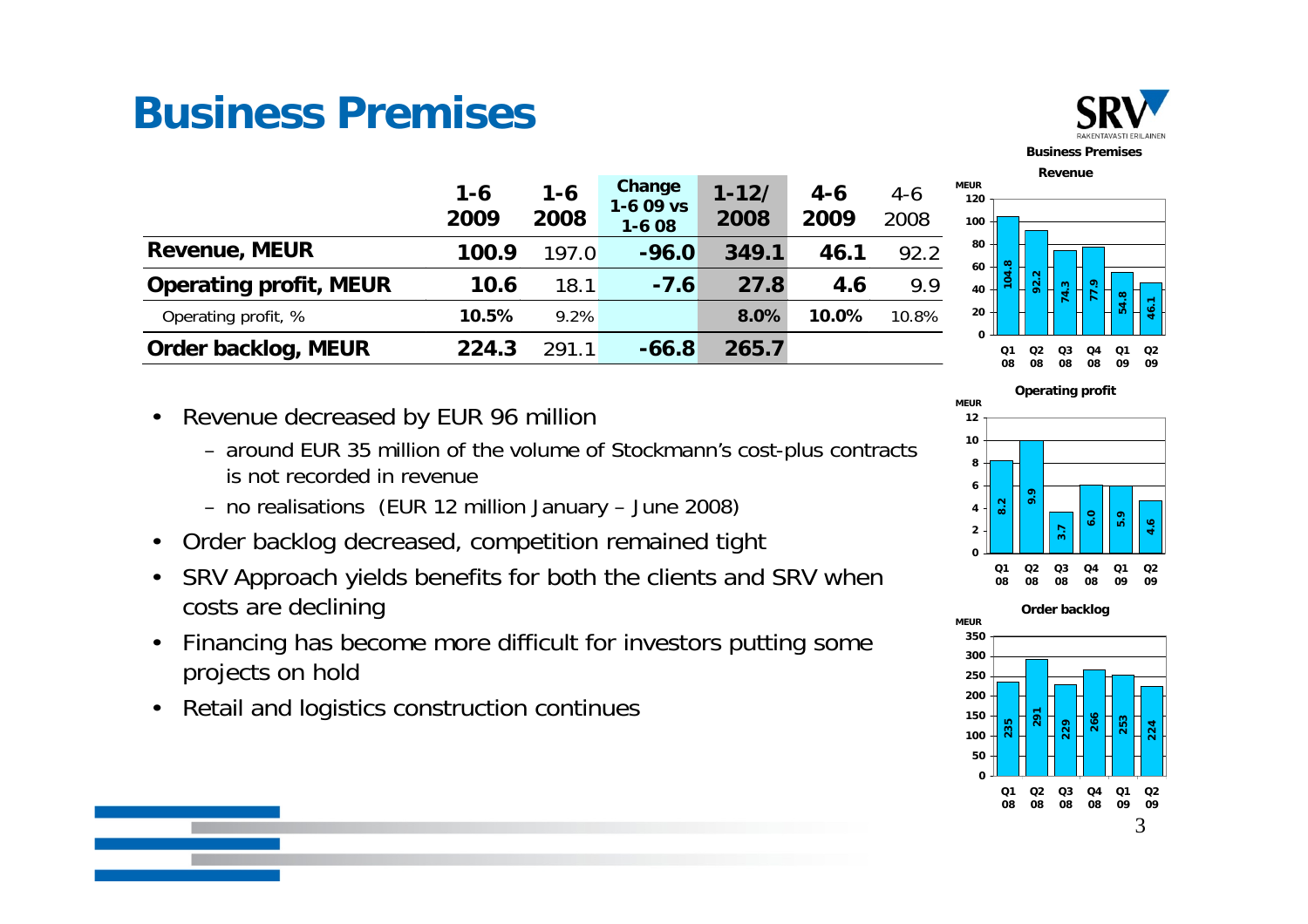# **Housing**



| Housing |  |
|---------|--|
| Revenue |  |

|                                               | $1 - 6$<br>2009 | $1 - 6$<br>2008 | Change<br>$1-609$ vs<br>$1-608$ | $1 - 12/$<br>2008 | $4 - 6$<br>2009 | $4-6$<br>2008  |
|-----------------------------------------------|-----------------|-----------------|---------------------------------|-------------------|-----------------|----------------|
| <b>Revenue, MEUR</b>                          | 100.9           | 197.0           | $-96.0$                         | 349.1             | 46.1            | 92.2           |
| <b>Operating profit, MEUR</b>                 | 10.6            | 18.1            | $-7.6$                          | 27.8              | 4.6             | 9.9            |
| Operating profit, %                           | 10.5%           | 9.2%            |                                 | 8.0%              | 10.0%           | 10.8%          |
| Order backlog, MEUR                           | 224.3           | 291.1           | $-66.8$                         | 265.7             |                 |                |
| Housing sales, units<br>developer contracting | 78              | 96              | $-18$                           | 141               | 51              | 64             |
| Housing sales, units<br>negotiation contracts | 206             | 76              | $+130$                          | 76                | 166             | $\overline{0}$ |







- $\bullet$ Recovery in housing sales continued during second quarter
- •Operating profit improved during second quarter
- Order backlog grew •
	- successful focus on negotiation contracts, 5 new housing projects (206 units) were sold under contracts worth EUR 63.4 million
- Potential in renovation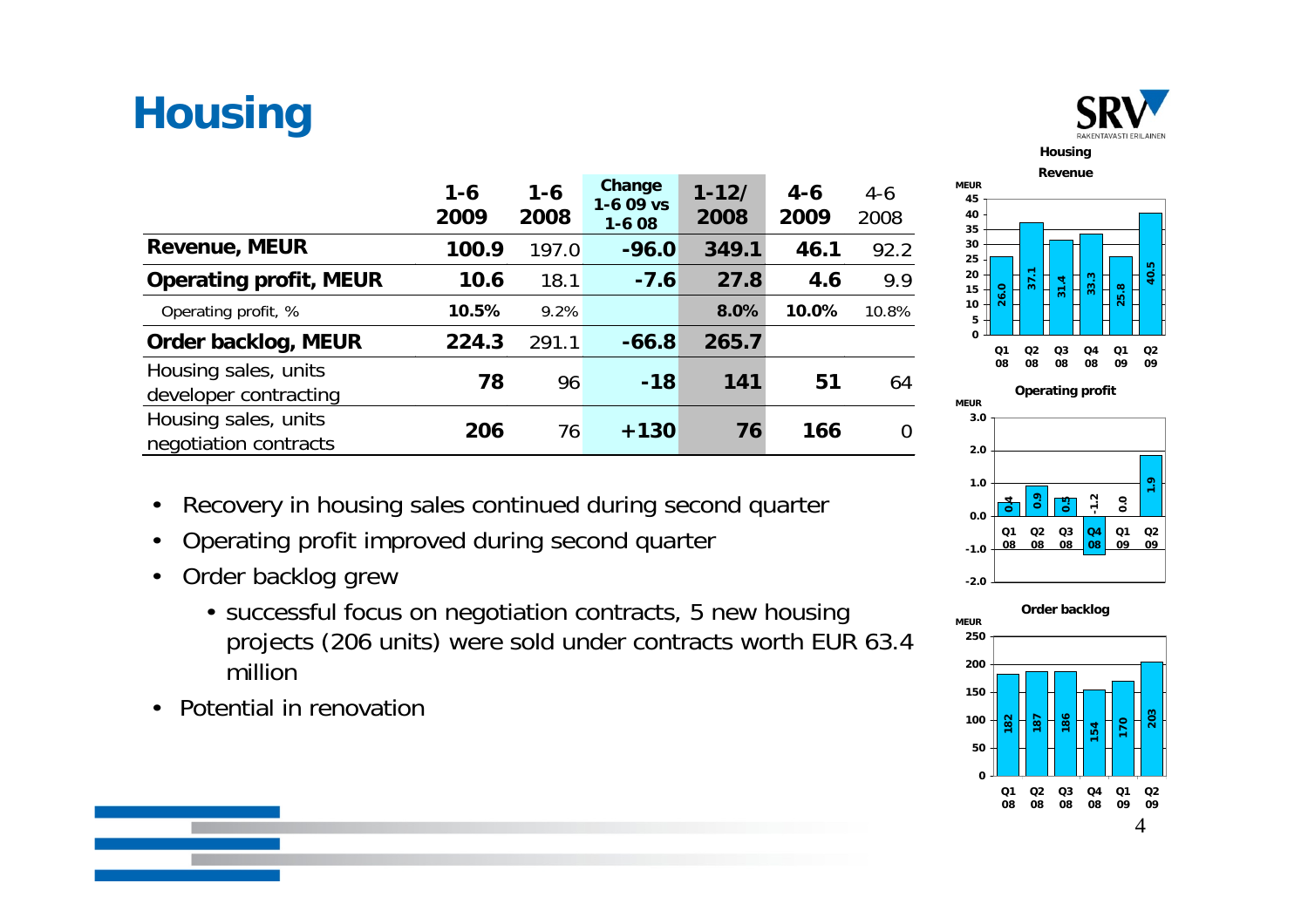#### **Recovery of housing market in Helsinki metropolitan area**



Housing sales (pre-owned), units (Helsinki, Espoo Vantaa)



New sales of housing in Espoo, Helsinki and Vantaa, (units)







- Small number of start-ups
- Demand for small units has shifted to bigger units
- Prices have levelled-off

Source: Etuovi.com 20.7.2009, executed housing sales , apartment blocks, Espoo, Helsinki, Vantaa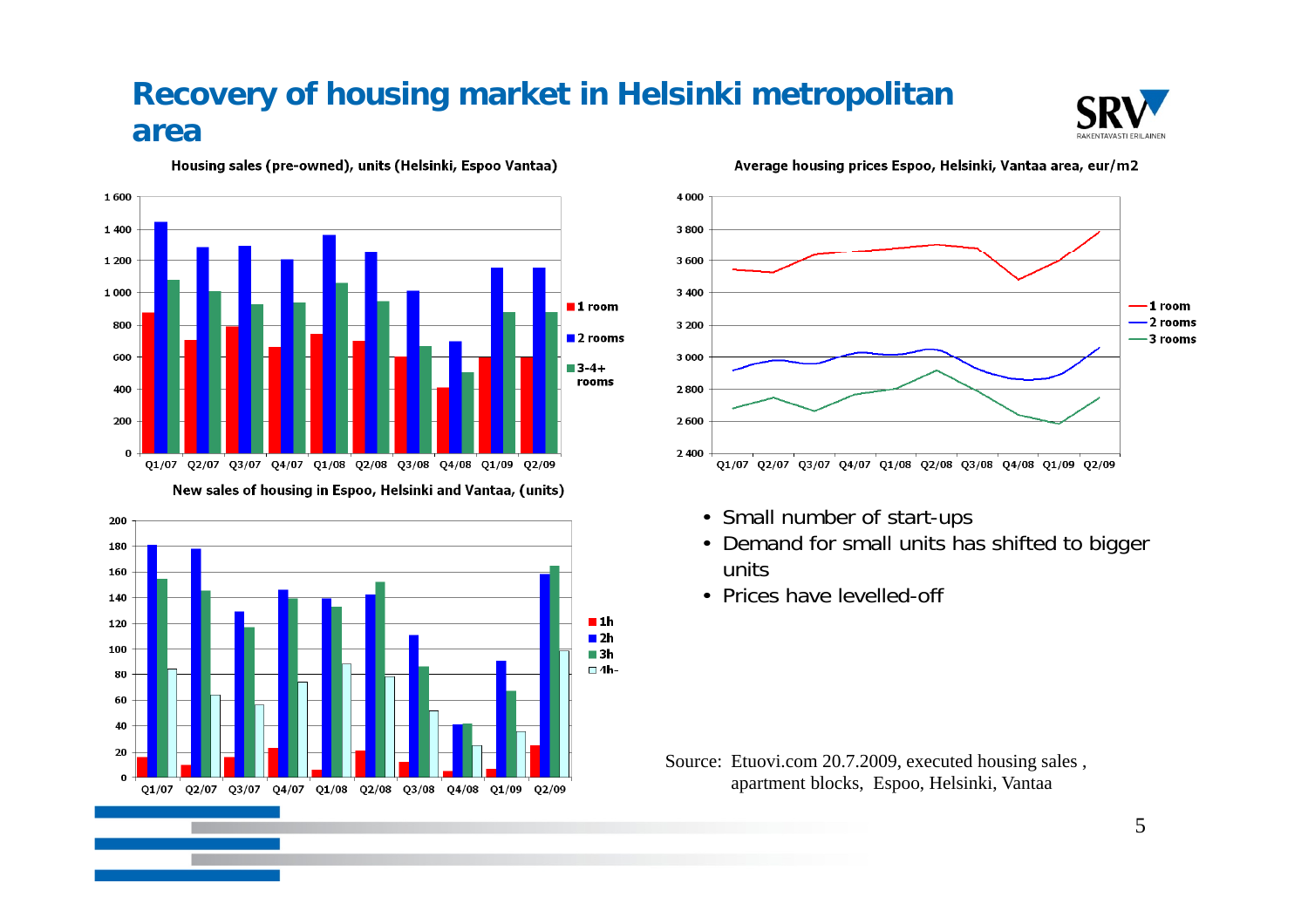



#### 350 301 300 284 250  $\overline{217}$ 204 200 206  $172$ 180 206 76 76 150 76 76 100  $77$  $67$ 141 128 44 50 104 96 40 95 78 33 27  $\mathbf{0}$  $1-3/08$   $1-6/08$   $1-7/08$   $1-9/08$   $1-12/08$   $1-3/09$   $1-6/09$   $1-7/09$ □ Institutional sales; negotiation contract projects Developer contracting projects

#### SRV's housing sales in Finland including institutional sales



| <b>Residential production</b>   | $4 - 6/$ | $1 - 3/$ | $10 - 12/$ | $7 - 9/$ | $4 - 6/$ | $1 - 3/$ |
|---------------------------------|----------|----------|------------|----------|----------|----------|
| in Finland (units)              | 2009     | 2009     | 2008       | 2008     | 2008     | 2008     |
| Start-ups                       |          | 4        | 0          | 49       | 53       | 8        |
| Sold                            | 51       | 27       | 13         | 32       | 63       | 33       |
| Completed <sup>1)</sup>         | 93       | 58       | $\Omega$   | 31       | 104      | 125      |
| Completed and unsold 1)         | 185      | 156      | 133        | 140      | 128      | 105      |
| Under construction <sup>1</sup> | 118      | 211      | 265        | 251      | 247      | 298      |
| - of which unsold $1$           | 100      | 180      | 226        | 232      | 227      | 260      |
| $1$ at the end of the period    |          |          |            |          |          |          |

#### Negotiation contract is a project carried out by the client and the contractor in cooperation without tendering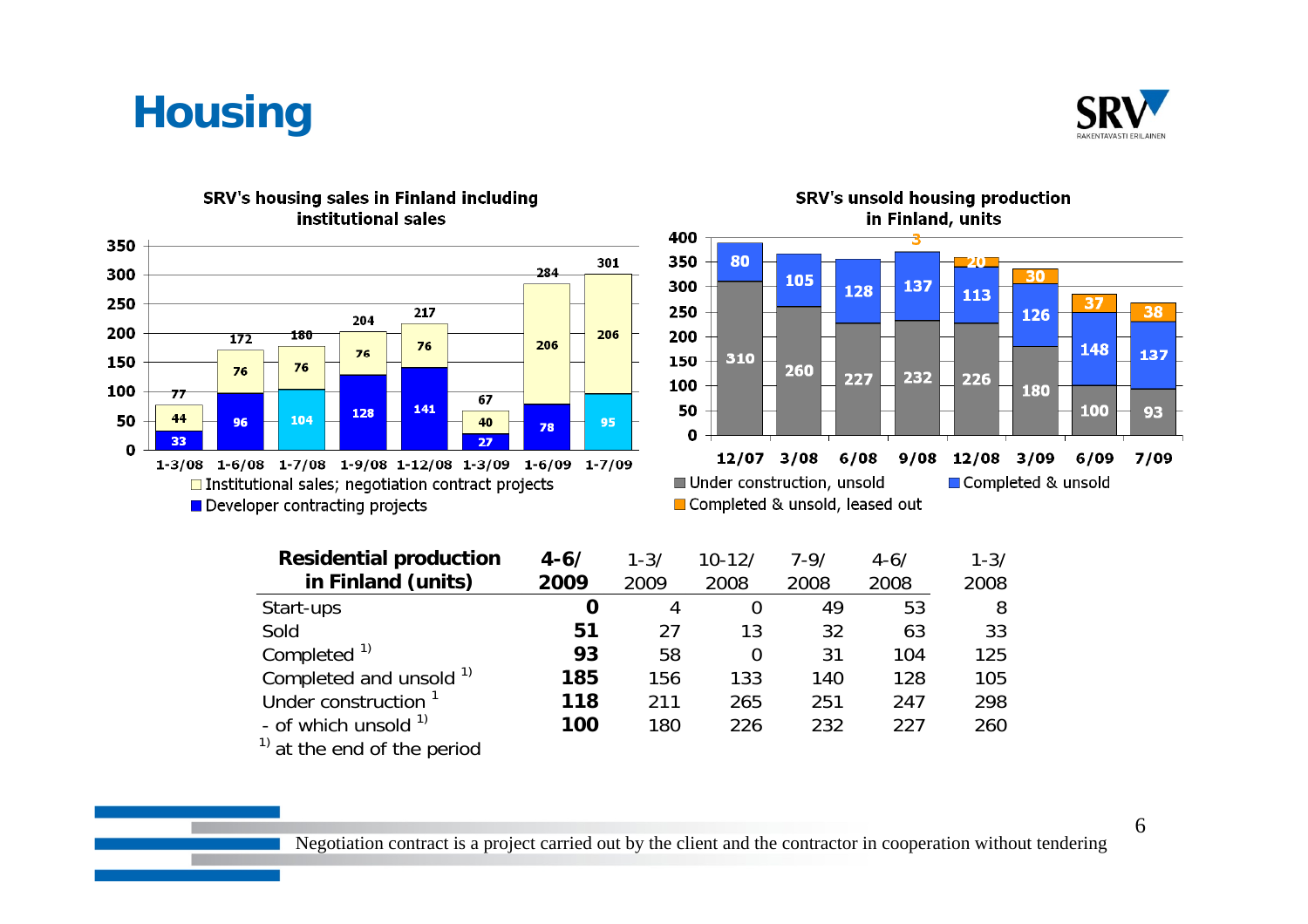# **International**



|                               | $1 - 6$<br>2009 | $1 - 6$<br>2008 | Change<br>$1-609$ vs<br>$1-608$ | $1 - 12/$<br>2008 | $4 - 6$<br>2009 | $4-6$<br>2008 |
|-------------------------------|-----------------|-----------------|---------------------------------|-------------------|-----------------|---------------|
| <b>Revenue, MEUR</b>          | 13.3            | 28.8            | $-15.5$                         | 60.1              | 7.6             | 13.1          |
| <b>Operating profit, MEUR</b> | $-4.4$          | 1.1             | $-5.6$                          | 9.2               | $-1.9$          | $-0.1$        |
| Operating profit, %           | $-33.2%$        | 3.9%            |                                 | 15.4%             | $-25.6%$        | $-0.9%$       |
| Order backlog                 | 30.9            | 43.2            | $-12.3$                         | 35.6              |                 |               |

- Smaller number of projects under construction
- •Development of developer contracting projects in Russia continued
- • Low operational volume in the Baltic countries – fixed costs adapted
- •Global financing and economic crisis has delayed own projects  $\log_{\frac{1}{3}}\log_{\frac{1}{3}}\log_{\frac{1}{3}}\log_{\frac{1}{3}}\log_{\frac{1}{3}}$ under development
- • The Russian market is very interesting
	- need for construction unchanged
	- fund cooperation creates new possibilities



**21.0**

**10.2**

**5.8 7.6**

**MEUR**

**1520 25**

> **0510**

**15.7 13.1**

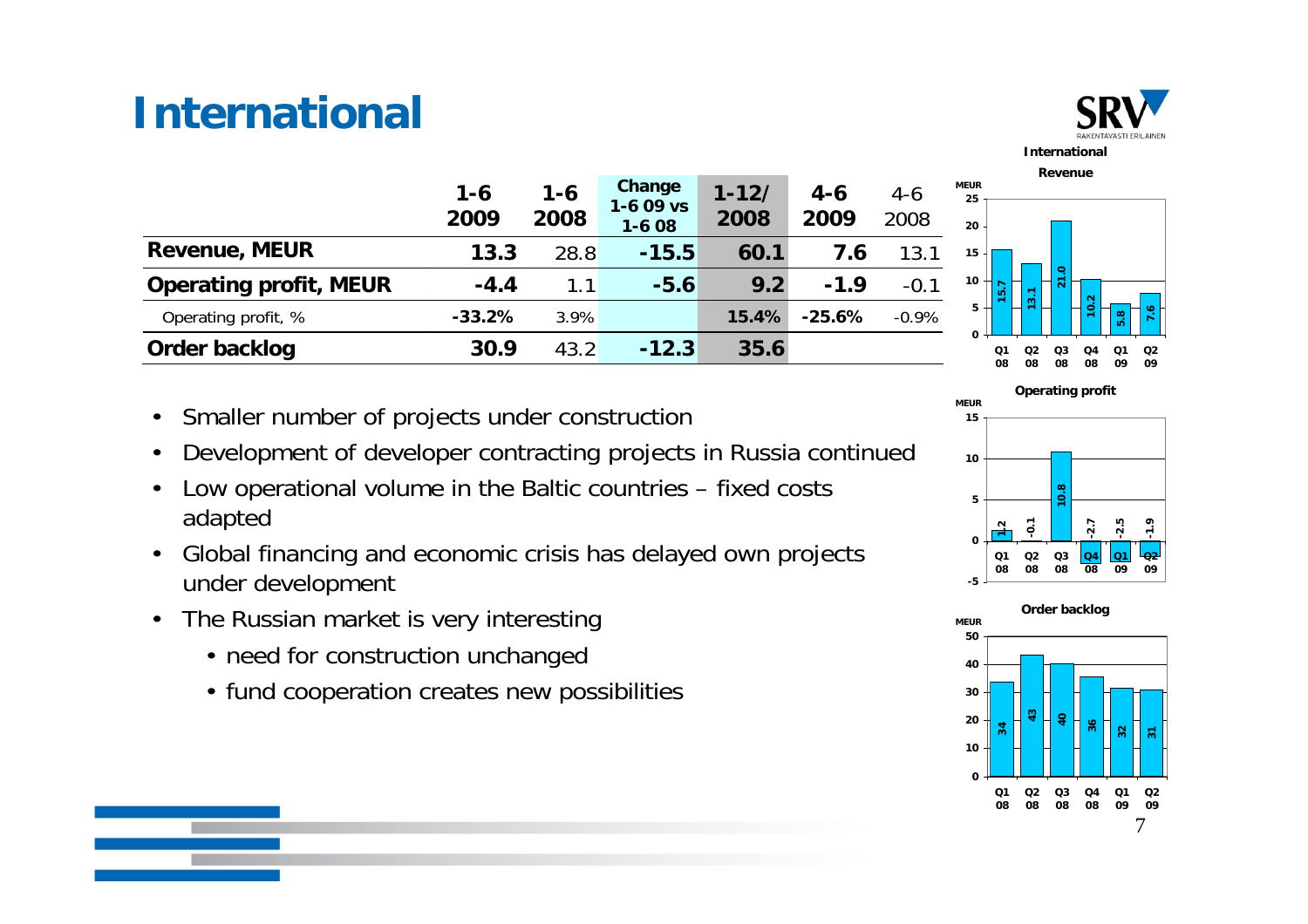# **Russian real estate fund project**



- • Joint venture of SRV, VTB Capital (an investment company of VTB, the second largest bank in Russia) and Deutsche Bank. Agreement was signed on 4 June 2009
- • The fund will invest mainly in construction of office, retail and hotel projects as well as top end residential projects in Moscow and in St Petersburg. The fund can also invest in operating completed properties.
- • SRV's share of the investment commitments in the first phase is EUR 20 million. Other investors are VTB Capital, Deutsche Bank and pension insurance companies Ilmarinen and Etera.
- • The final target for the investment commitments of the fund is at least EUR 300 million, which can equal as much as EUR 1 billion in investment volume.
- • VTB Capital and Deutsche Bank will act, in a partnership, as sponsor and general partner of the fund.
- • SRV acts as investor and project management contractor in the fund. Through the fund, the company expects to receive at least EUR 200 million worth of construction contracts. Search for investment projects is under way, no projects in present order backlog

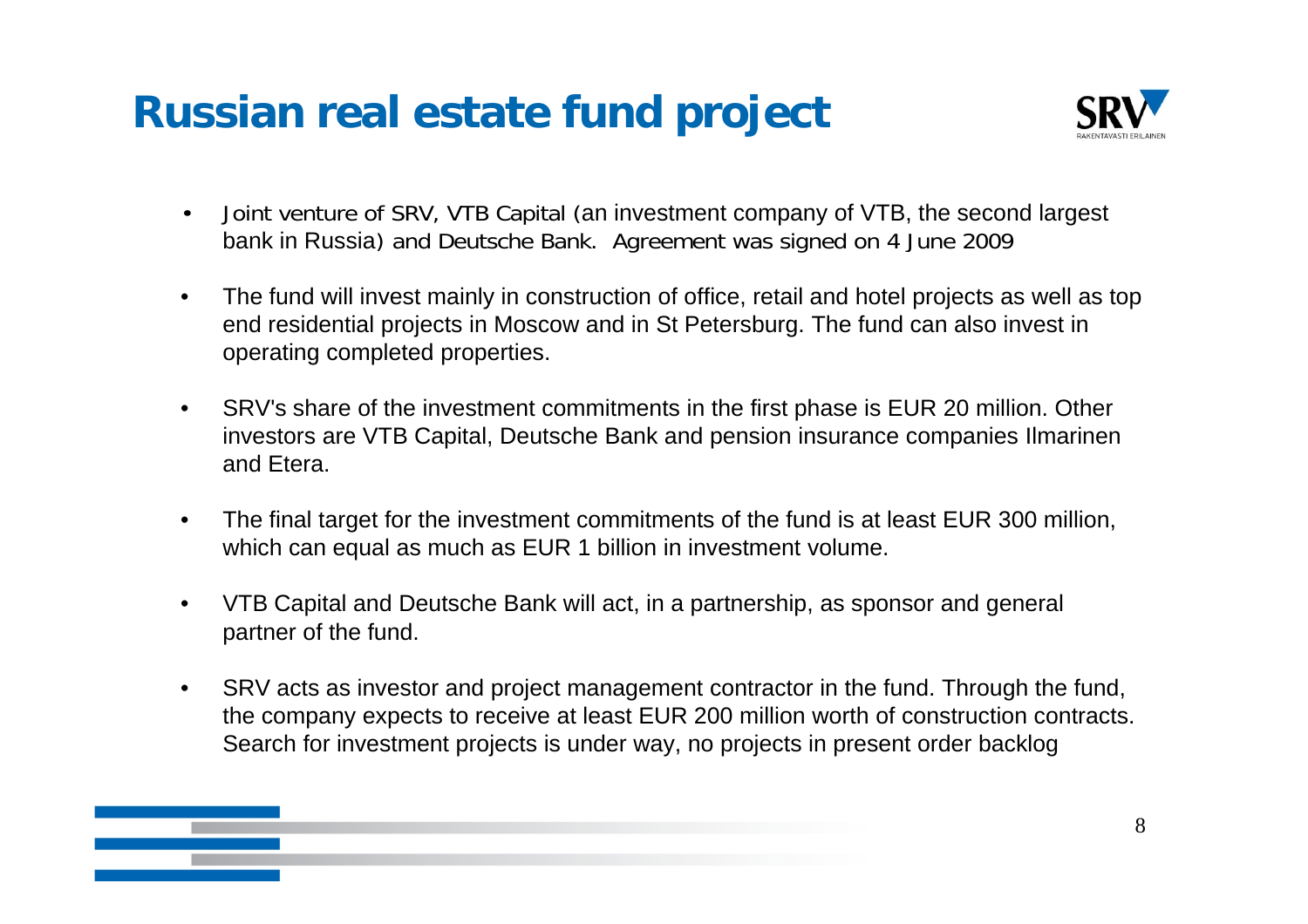# **SRV Group**



**SRV G Group Revenue**

|                                  | $1 - 6$<br>2009 | $1 - 6$<br>2008 | Change<br>$1-609$ vs<br>$1-608$ | $1 - 12/$<br>2008 | $4 - 6$<br>2009 | $4 - 6$<br>2008 |
|----------------------------------|-----------------|-----------------|---------------------------------|-------------------|-----------------|-----------------|
| <b>Revenue, MEUR</b>             | 180.6           | 288.8           | $-108.2$                        | 537.0             | 94.2            | 142.4           |
| <b>Operating profit, MEUR</b>    | 5.2             | 18.1            | $-12.8$                         | 32.9              | 3.4             | 9.2             |
| Operating profit, %              | 2.9%            | 6.3%            |                                 | 6.1%              | 3.6%            | 6.4%            |
| Financial income and exp., MEUR  | $-2.4$          | $-3.0$          | $+0.6$                          | $-9.2$            | $-1.0$          | $-2.4$          |
| <b>Profit before taxes, MEUR</b> | 2.8             | 15.1            | $-12.3$                         | 23.7              | 2.4             | 6.8             |
| Order backlog, MEUR              | 458.5           | 521.1           | $-62.6$                         | 455.3             |                 |                 |
| EPS, eur                         | 0.03            | 0.28            | $-0.25$                         | 0.43              | 0.03            | 0.12            |
| Equity ratio, %                  | 40.4            | 44.9            |                                 | 41.3              |                 |                 |



**Q1 08 Q2 08 Q3 08 Q4 08 Q1 09 Q2 09**



- Revenue and operating profit decreased as the volume of construction and sales declined
	- part of the construction volume is cost-plus contracts and does not show in revenue
- • Volume of order backlog as before – sold portion grew
	- competitive bidding has remained tight
- • Target for fixed costs savings program EUR 6 million in 2009



9

**0.4 2.5**

 **0909**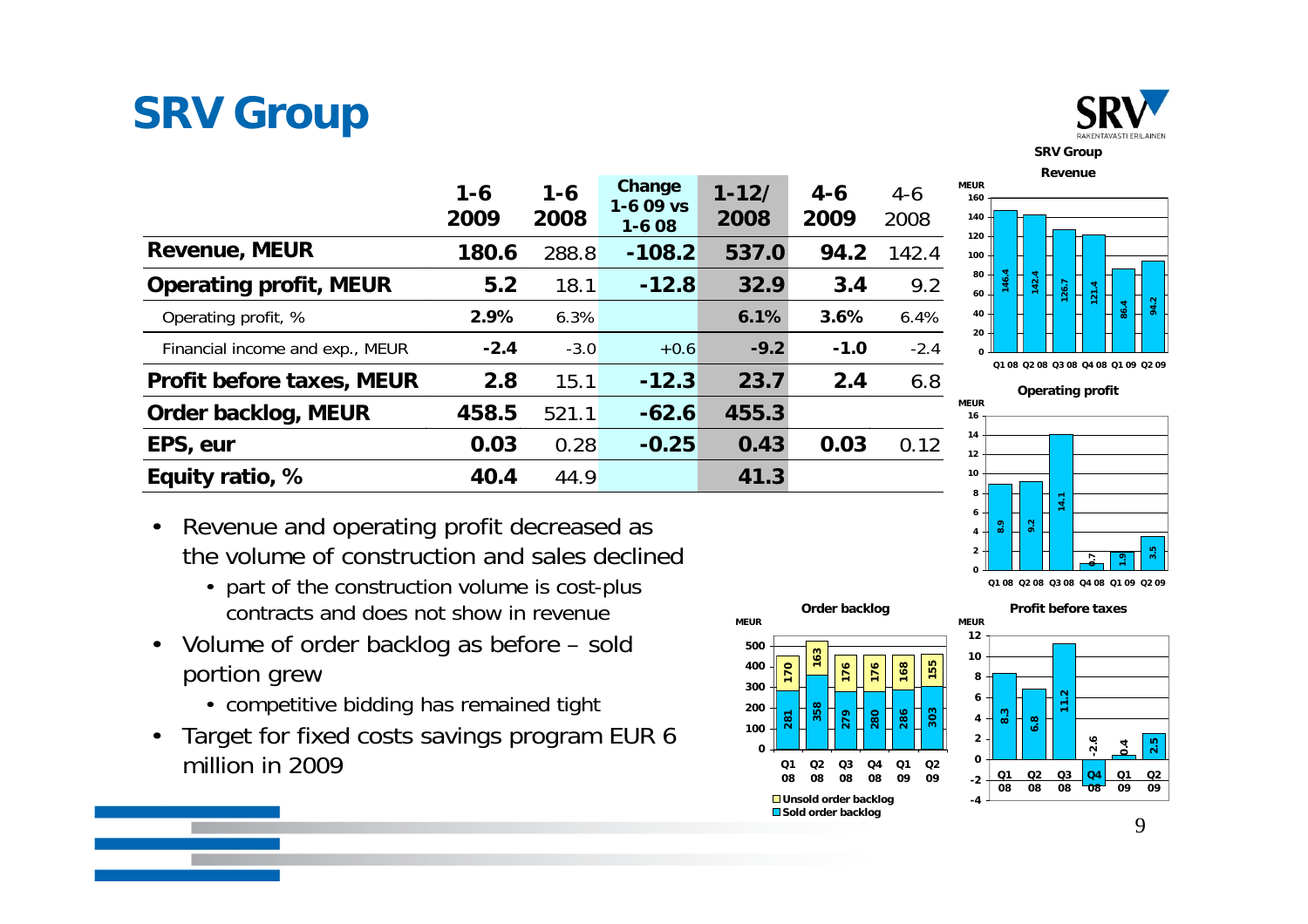# **Order backlog**



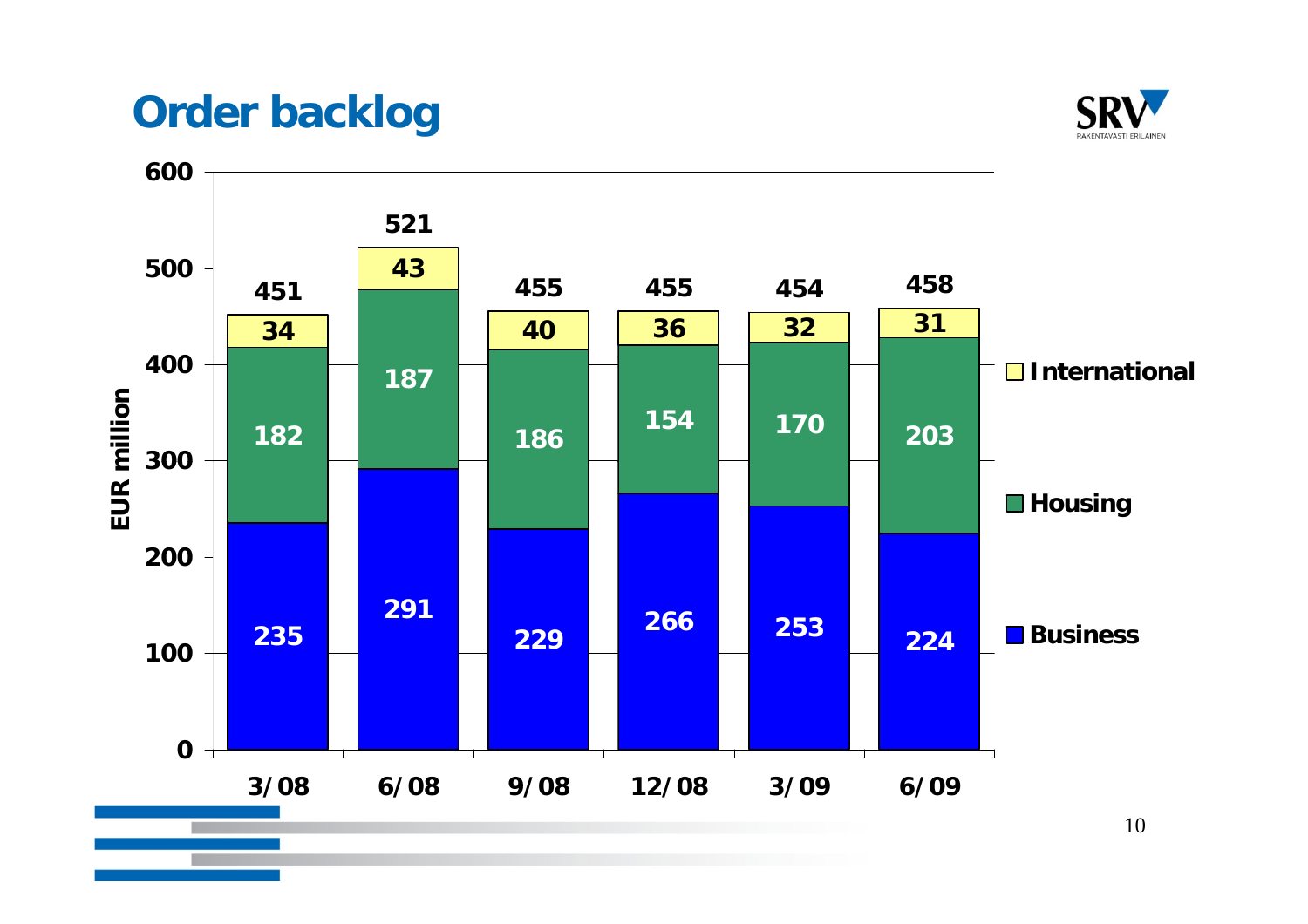# **Competitive edge**



# Project development Project management im plementation

# SRV Approach

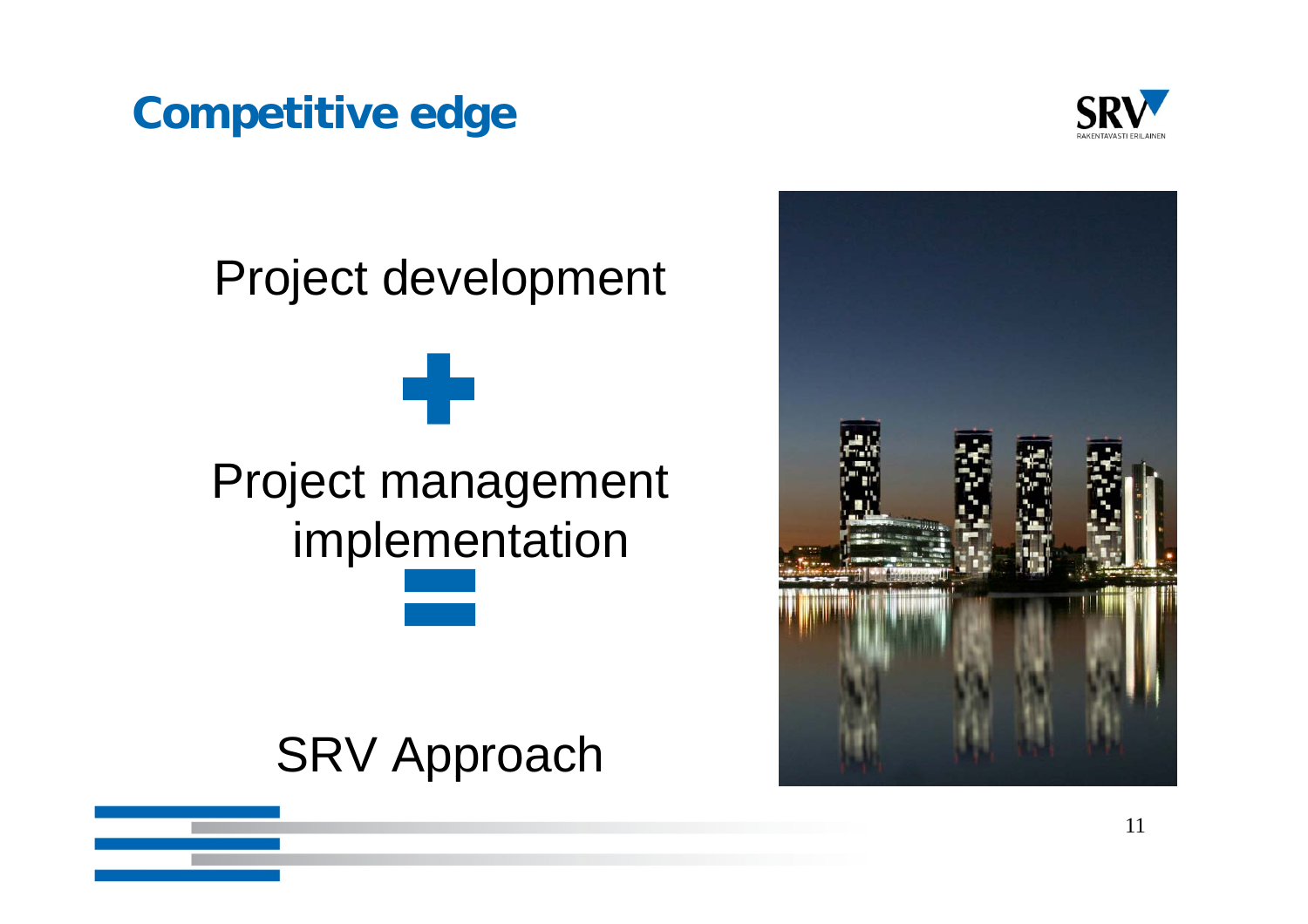# **Versatile business portfolio**



|             | <b>Busienss</b><br><b>Premises</b> | • Retail<br>• Offices and hotels<br>• Logistics centres |  |
|-------------|------------------------------------|---------------------------------------------------------|--|
| Development | <b>Housing</b>                     | • City apartments<br>• Terraced houses                  |  |
| Project     | Inter-<br>national                 | • Retail<br>• Offices and hotels<br>• Logistics centres |  |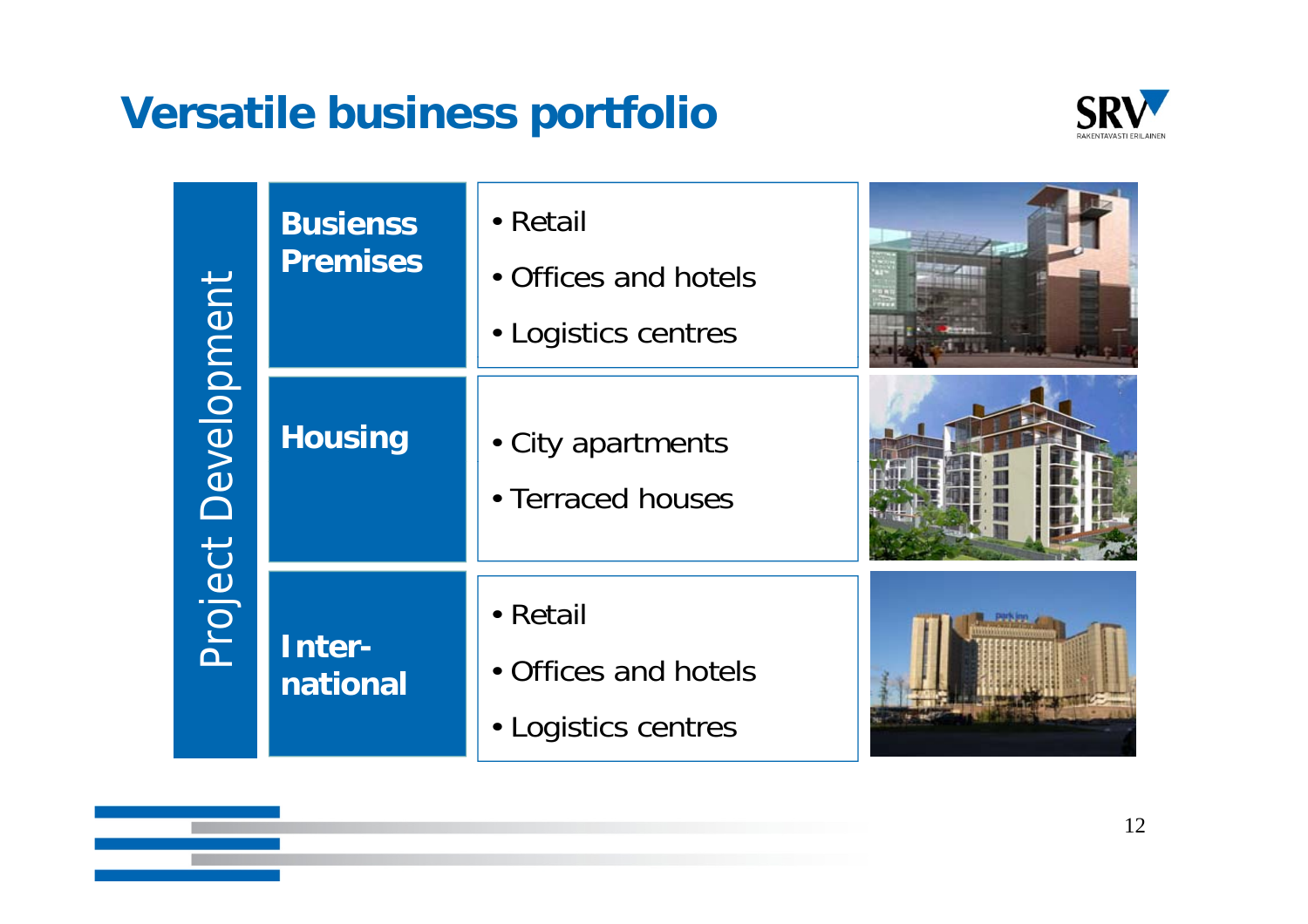# **SRV's blueprints**



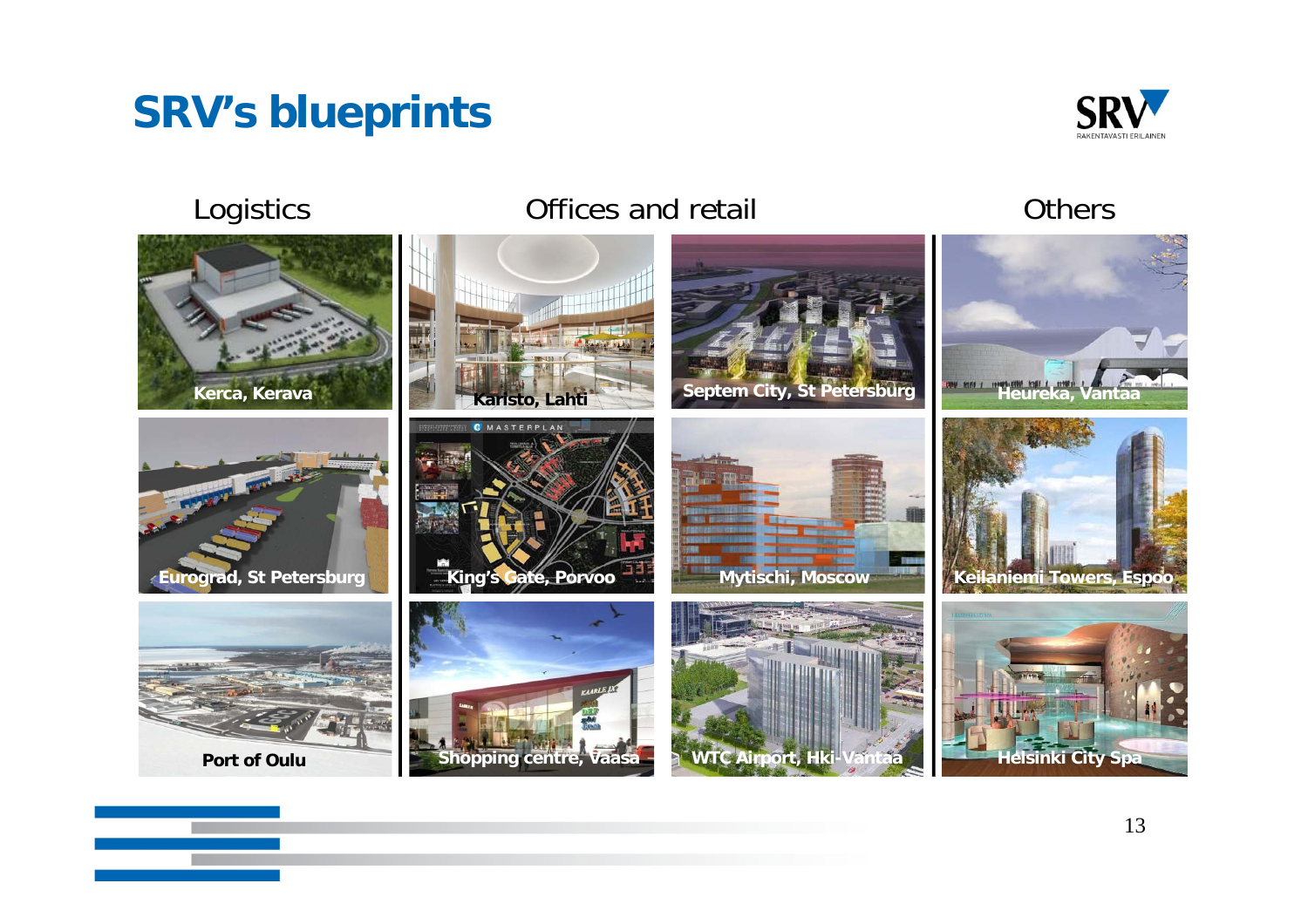# **Outlook for 2009 reiterated**



- • The international financial crisis has complicated the financing of property investments and weakened the economic outlook. Start-up decisions and housing sales, in particular, face uncertainties.
- • The trend in revenue, operating profit and earnings in 2009 will be affected by success of the sales of developer contracting sites and the volume of new work orders. Costs will be cut to improve profitability.
- • Revenue and operating profit in 2009 are estimated to be below the previous year's figures, but profit before taxes is estimated to be clearly positive.

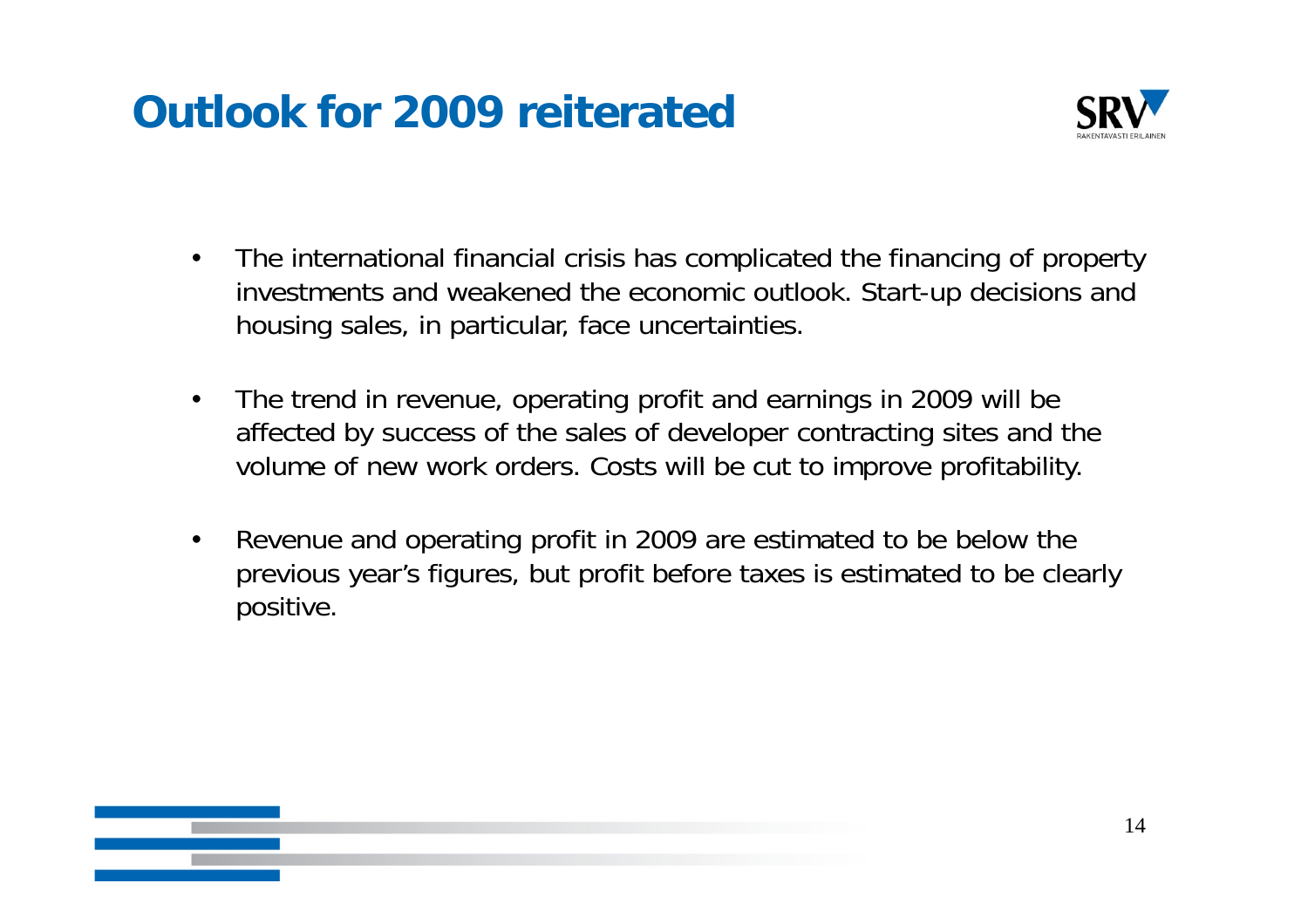

# **SRV Financial Report January – June 2009 Appendices**

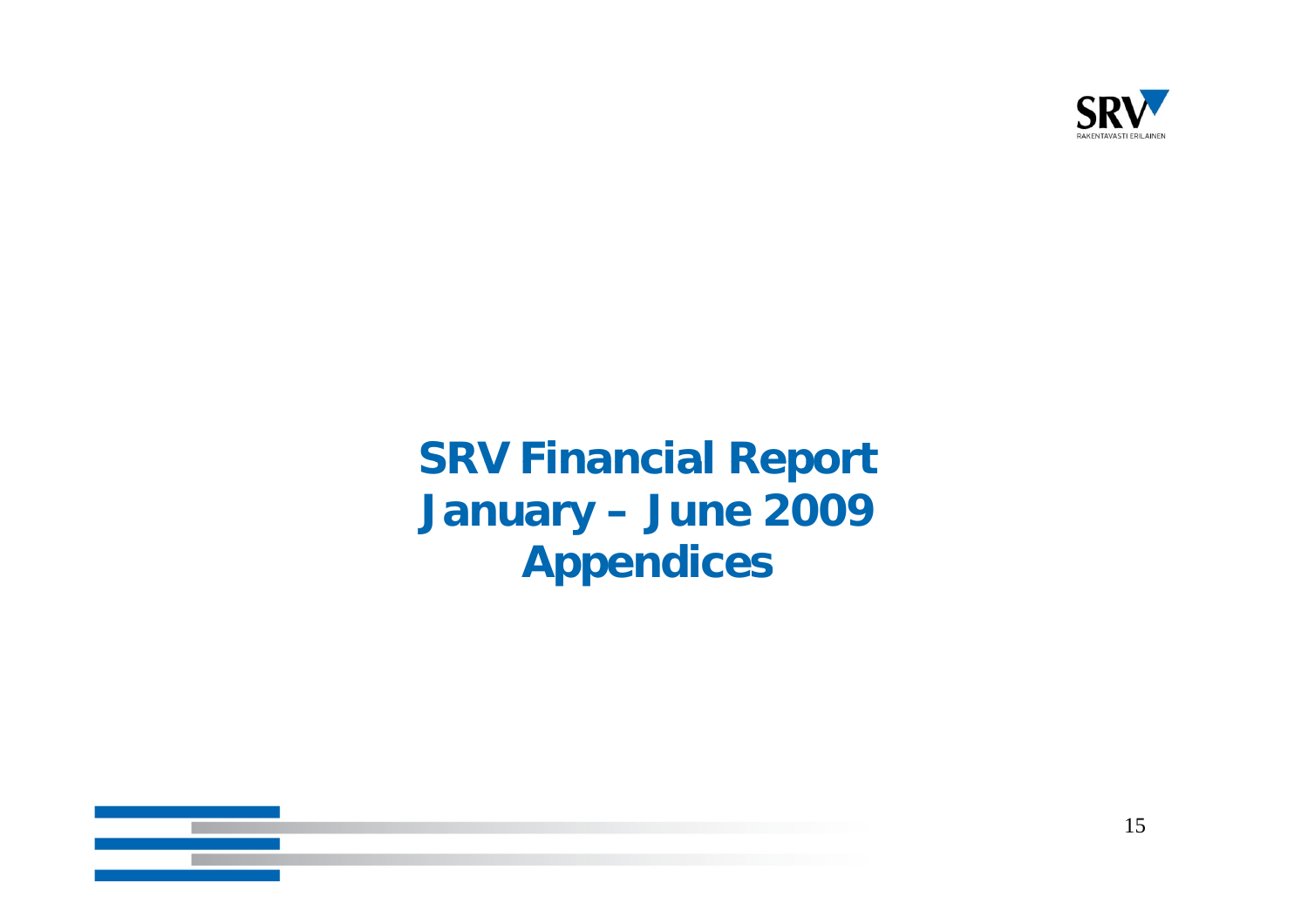### **Group key figures**



| <b>Group key figures</b>                                                                                                 | <b>IFRS</b> | <b>IFRS</b> |             |         | <b>IFRS</b> | <b>IFRS</b> | <b>IFRS</b> |
|--------------------------------------------------------------------------------------------------------------------------|-------------|-------------|-------------|---------|-------------|-------------|-------------|
|                                                                                                                          | $1 - 6/$    | $1 - 6/$    | change,     | change, | $4 - 6/$    | $4 - 6/$    | $1 - 12/$   |
| (EUR million)                                                                                                            | 2009        | 2008        | <b>MEUR</b> | %       | 2009        | 2008        | 2008        |
| Revenue                                                                                                                  | 180.6       | 288.8       | $-108.2$    | $-37.5$ | 94.2        | 142.4       | 537.0       |
| Operating profit                                                                                                         | 5.4         | 18.1        | $-12.7$     | $-70.2$ | 3.5         | 9.2         | 32.9        |
| Financial income and expenses,                                                                                           |             |             |             |         |             |             |             |
| total                                                                                                                    | $-2.5$      | $-3.0$      | 0.6         |         | $-1.0$      | $-2.4$      | $-9.2$      |
| Profit before taxes                                                                                                      | 2.9         | 15.1        | $-12.1$     | $-80.5$ | 2.5         | 6.8         | 23.7        |
| Order backlog                                                                                                            | 458.4       | 521.1       | $-62.7$     | $-12.0$ |             |             | 455.3       |
| Operating profit, %                                                                                                      | 3.0         | 6.3         |             |         | 3.7         | 6.4         | 6.1         |
| Net profit, %                                                                                                            | 0.7         | 3.6         |             |         | 1.3         | 3.2         | 2.8         |
| Equity ratio, %                                                                                                          | 40.4        | 44.9        |             |         |             |             | 41.3        |
| Net interest bearing debt                                                                                                | 185.8       | 122.4       |             |         |             |             | 169.4       |
| Gearing, %                                                                                                               | 115.6       | 74.8        |             |         |             |             | 101.7       |
| Return on investment, $% ^{1}$                                                                                           | 3.8         | 16.9        |             |         |             |             | 12.9        |
| Return on equity, $%$ <sup>1)</sup>                                                                                      | 1.5         | 13.0        |             |         |             |             | 9.4         |
| Earnings per share, EUR                                                                                                  | 0.03        | 0.28        |             |         | 0.03        | 0.12        | 0.43        |
| Equity per share, EUR                                                                                                    | 4.45        | 4.40        |             |         |             |             | 4.54        |
| Weighted average number of                                                                                               |             |             |             |         |             |             |             |
| shares outstanding<br>and a chairman than the control of the state of the control $\mathcal{C}$ in $\mathcal{C}$ and the | 36.2        | 36.7        |             | $-1.4$  |             |             | 36.5        |

1) In calculating the key ratio only the profit for the period has been annualised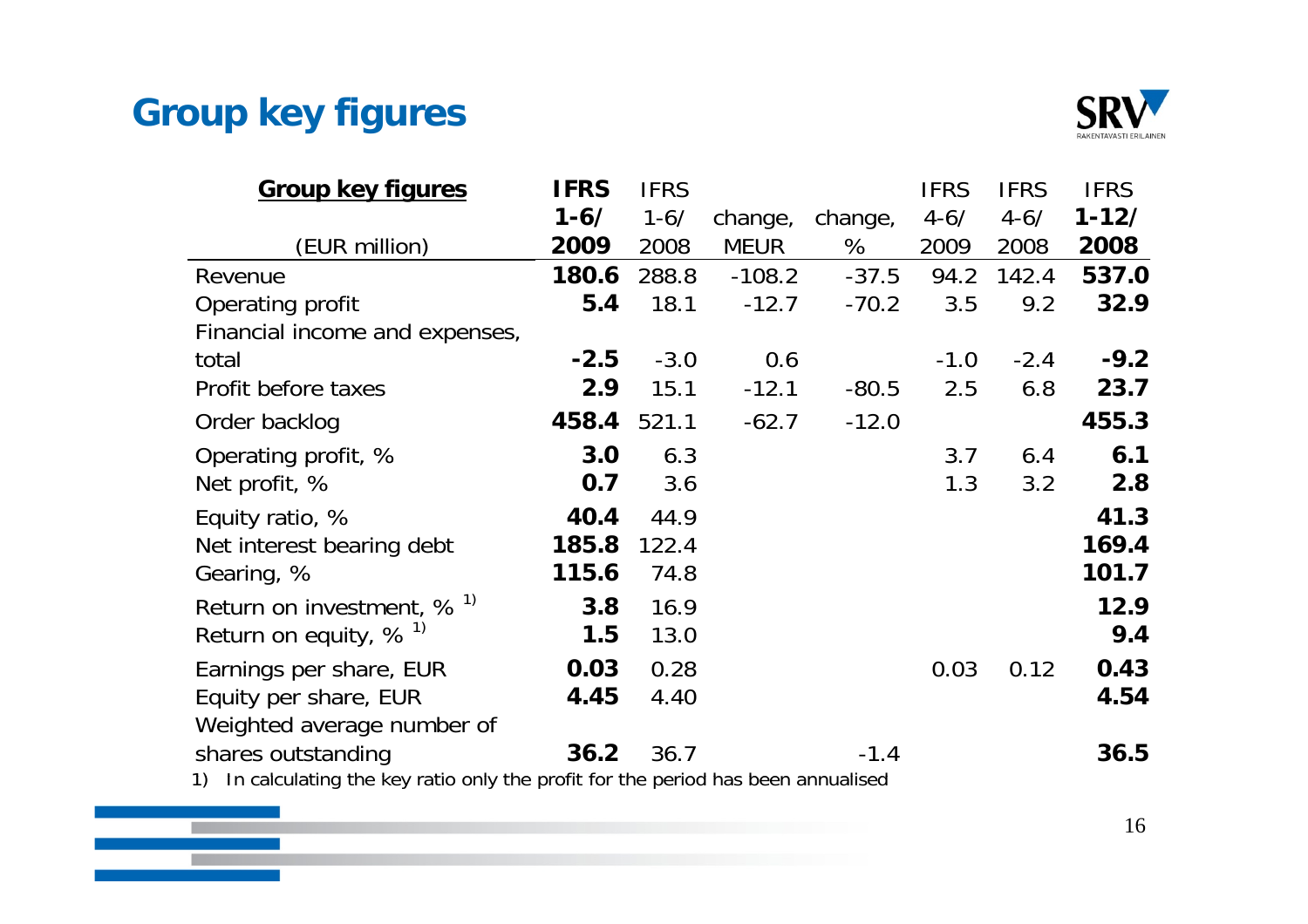# **Key figures (1)**

 $\mathcal{L}(\mathcal{E})$ 



|                                                                            |                    | <b>IFRS</b> | <b>IFRS</b> | <b>IFRS</b> | <b>IFRS</b> | <b>IFRS</b> |
|----------------------------------------------------------------------------|--------------------|-------------|-------------|-------------|-------------|-------------|
|                                                                            |                    | $1 - 6/$    | $1 - 6/$    | $4 - 6/$    | $4 - 6/$    | $1 - 12/$   |
|                                                                            |                    | 2009        | 2008        | 2009        | 2008        | 2008        |
| Revenue                                                                    | EUR million        | 180.6       | 288.8       | 94.2        | 142.4       | 537.0       |
| Operating profit                                                           | EUR million        | 5.4         | 18.1        | 3.5         | 9.2         | 32.9        |
| Operating profit, % of revenue                                             | %                  | 3.0         | 6.3         | 3.7         | 6.4         | 6.1         |
| Profit before taxes                                                        | EUR million        | 2.9         | 15.1        | 2.5         | 6.8         | 23.7        |
| Profit before taxes, % of revenue                                          | %                  | 1.6         | 5.2         | 2.7         | 4.8         | 4.4         |
| Net profit attributable to equity holders of                               |                    |             |             |             |             |             |
| the parent company                                                         | EUR million        | 1.2         | 10.1        | 1.0         | 4.4         | 15.7        |
| Return on equity $1$                                                       | %                  | 1.5         | 13.0        |             |             | 9.4         |
| Return on investment <sup>1)</sup>                                         | %                  | 3.8         | 16.9        |             |             | 12.9        |
| Invested capital                                                           | EUR million        | 353.2       | 296.2       |             |             | 339.4       |
| Equity ratio                                                               | %                  | 40.4        | 44.9        |             |             | 41.3        |
| Net interest-bearing debt                                                  | EUR million        | 185.8       | 122.4       |             |             | 169.4       |
| Gearing ratio                                                              | %                  | 115.6       | 74.8        |             |             | 101.7       |
| Order backlog                                                              | <b>EUR million</b> | 458.4       | 521.1       |             |             | 455.3       |
| Personnel on average                                                       |                    | 796         | 836         |             |             | 871         |
| Property, plant and equipment investments<br>Property, plant and equipment | EUR million        | 2.3         | 21.6        | 2.2         | 20.9        | 16.8        |
| investments, % of revenue                                                  | %                  | 1.3         | 7.5         | 2.3         | 14.7        | 3.1         |

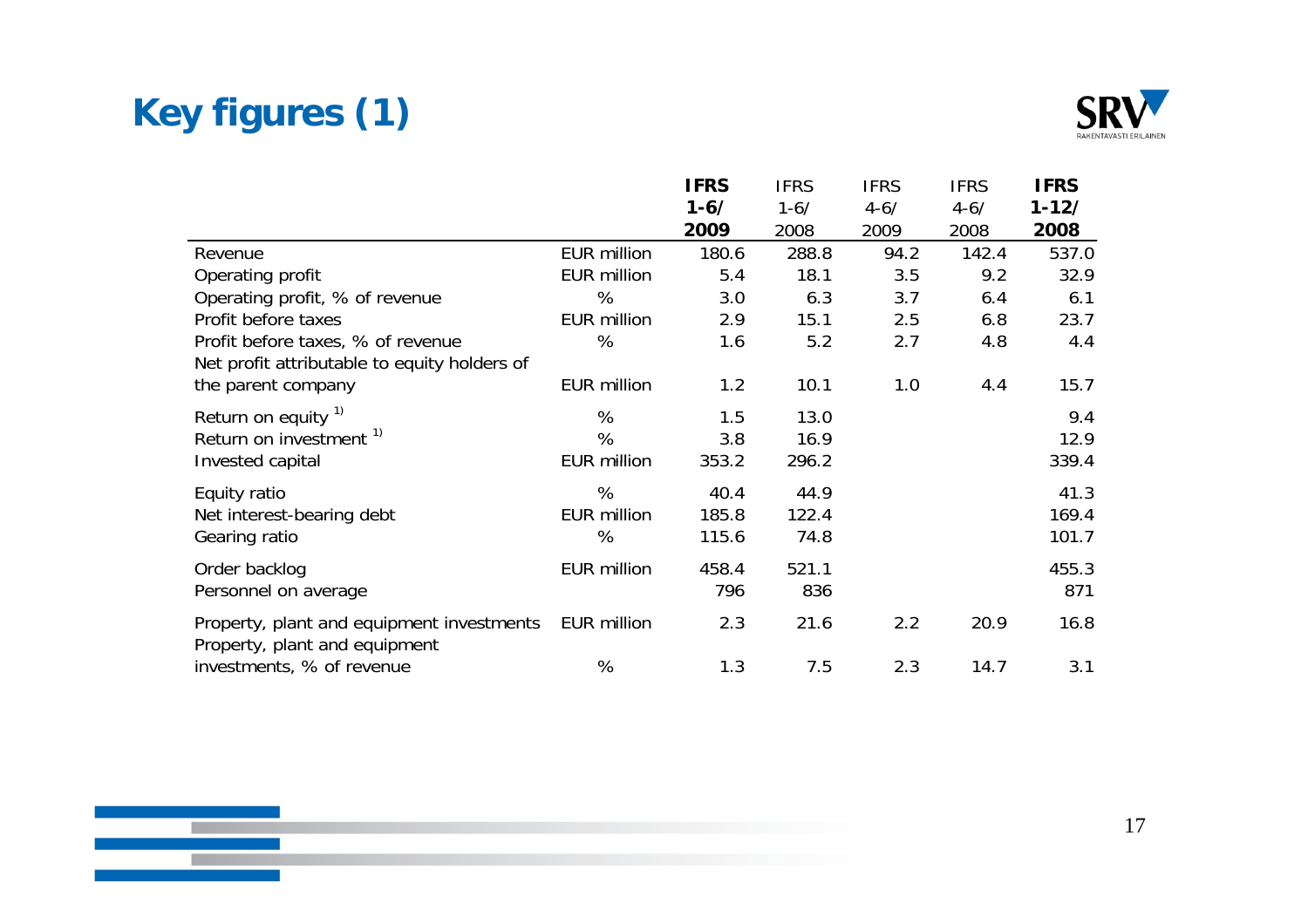# **Key figures (2)**



|                                          |                    | <b>IFRS</b>       | <b>IFRS</b> | <b>IFRS</b> | <b>IFRS</b>    | <b>IFRS</b> |
|------------------------------------------|--------------------|-------------------|-------------|-------------|----------------|-------------|
|                                          |                    | $1 - 6/$          | $1 - 6/$    | $4 - 6/$    | $4 - 6/$       | $1 - 12/$   |
|                                          |                    | 2009              | 2008        | 2009        | 2008           | 2008        |
| Earnings per share, share issue adjusted | <b>EUR</b>         | 0.03              | 0.28        | 0.03        | 0.12           | 0.43        |
| Equity per share, share issue adjusted   | <b>EUR</b>         | 4.45              | 4.40        |             |                | 4.54        |
| Dividend per share, share issue adjusted | <b>EUR</b>         | $\qquad \qquad -$ |             |             |                | 0.12        |
| Dividend payout ratio                    | %                  |                   |             |             | $\blacksquare$ | 27.9        |
| Dividend yield                           | %                  |                   |             |             |                | 3.5         |
| Price per earnings ratio                 |                    |                   |             |             |                | 8.1         |
| Share price development                  |                    |                   |             |             |                |             |
| Share price at the end of the period     | <b>EUR</b>         | 4.18              | 5.28        |             |                | 3.47        |
| Average share price                      | <b>EUR</b>         | 3.52              | 5.61        |             |                | 5.05        |
| Lowest share price                       | <b>EUR</b>         | 2.75              | 4.67        |             | $\blacksquare$ | 2.82        |
| Highest share price                      | <b>EUR</b>         | 4.79              | 6.60        |             |                | 6.60        |
| Market capitalisation at the end of the  |                    |                   |             |             |                |             |
| period                                   | <b>EUR million</b> | 150.4             | 193.1       |             |                | 125.7       |
| Trading volume                           | 1,000              | 6 0 0 4           | 9 3 2 8     |             | $\blacksquare$ | 13 543      |
| Trading volume                           | %                  | 16.6              | 25.4        |             |                | 37.1        |
| Weighted average number of shares        |                    |                   |             |             |                |             |
| outstanding                              | 1,000              | 36 169            | 36 672      | 36 137      | 36 626         | 36 526      |
| Number of shares outstanding at the end  |                    |                   |             |             |                |             |
| of the period                            | 1,000              | 35 981            | 36 575      | 35 981      | 36 575         | 36 210      |

1) In calculating the key ratio only the profit for the period has been annualised



18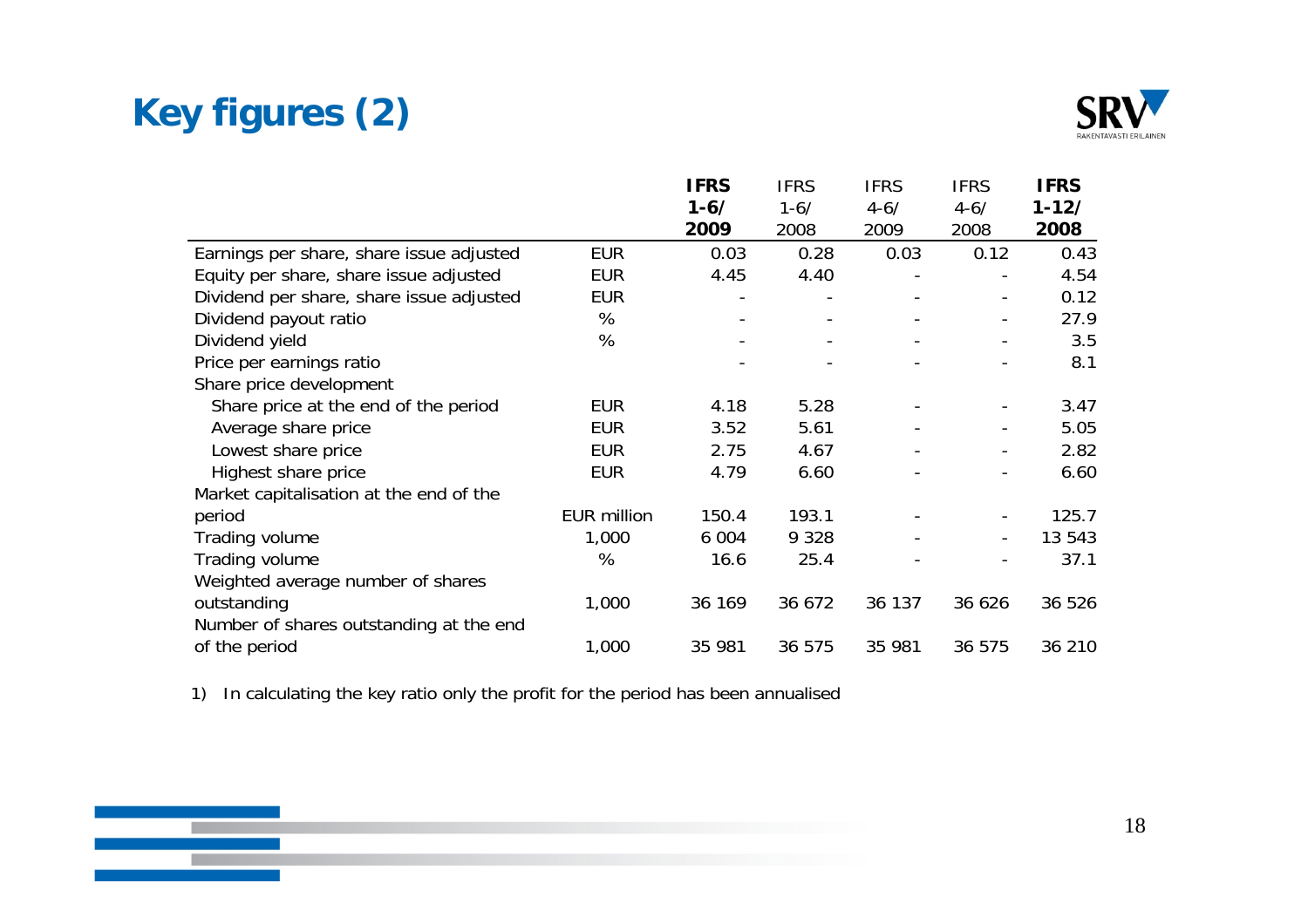#### **Consolidated income statement**

<u>a sa Ba</u>



| <b>Consolidated income</b>        | <b>IFRS</b> | <b>IFRS</b> |             |         | <b>IFRS</b> | <b>IFRS</b> | <b>IFRS</b> |
|-----------------------------------|-------------|-------------|-------------|---------|-------------|-------------|-------------|
| statement                         | $1 - 6/$    | $1 - 6/$    | change,     | change, | $4 - 6/$    | $4 - 6/$    | $1 - 12/$   |
| (EUR million)                     | 2009        | 2008        | <b>MEUR</b> | %       | 2009        | 2008        | 2008        |
| <b>Revenue</b>                    | 180.6       | 288.8       | $-108.2$    | $-37.5$ | 94.2        | 142.4       | 537.0       |
| Other operating income            | 1.1         | 0.6         | 0.5         | 90.3    | 0.7         | 0.2         | 1.4         |
| Change in inventories of finished |             |             |             |         |             |             |             |
| goods and work in progress        | 10.3        | 13.7        | $-3.5$      | $-25.2$ | 2.7         | 12.3        | 53.5        |
| Use of materials and services     | $-156.4$    | $-252.5$    | 96.2        | $-38.1$ | $-79.1$     | $-128.6$    | $-495.3$    |
| Employee benefit expenses         | $-23.2$     | $-23.8$     | 0.5         | $-2.3$  | $-11.7$     | $-12.5$     | $-46.3$     |
| Depreciation and impairments      | $-1.8$      | $-1.4$      | $-0.4$      | 31.6    | $-0.9$      | $-0.8$      | $-3.2$      |
| Other operating expenses          | $-5.2$      | $-7.3$      | 2.1         | $-29.3$ | $-2.3$      | $-3.9$      | $-14.1$     |
| <b>Operating profit</b>           | 5.4         | 18.1        | $-12.7$     | $-70.2$ | 3.5         | 9.2         | 32.9        |
| Financial income                  | 1.3         | 2.9         | $-1.6$      | $-56.6$ | 0.6         | 1.7         | 4.2         |
| Financial expenses                | $-3.7$      | $-5.9$      | 2.2         | $-37.2$ | $-1.6$      | $-4.1$      | $-13.4$     |
| Financial income and expenses,    |             |             |             |         |             |             |             |
| total                             | $-2.5$      | $-3.0$      |             |         | $-1.0$      | $-2.4$      | $-9.2$      |
| <b>Profit before taxes</b>        | 2.9         | 15.1        | $-12.1$     | $-80.5$ | 2.5         | 6.8         | 23.7        |
| Income taxes                      | $-1.7$      | $-4.6$      | 2.9         | $-63.0$ | $-1.3$      | $-2.2$      | $-8.5$      |
| Net profit for the period         | 1.2         | 10.4        | $-9.2$      | $-88.3$ | 1.2         | 4.5         | 15.3        |
| <b>Attributable to</b>            |             |             |             |         |             |             |             |
| Equity holders of the parent      |             |             |             |         |             |             |             |
| company                           | 1.2         | 10.1        |             |         | 1.0         | 4.4         | 15.7        |
| Minority interest                 | 0.1         | 0.3         |             |         | 0.2         | 0.2         | $-0.4$      |
| Earnings per share calculated on  |             |             |             |         |             |             |             |
| the profit attributable to equity |             |             |             |         |             |             |             |
| holders of the parent company     |             |             |             |         |             |             |             |
| (undiluted and diluted)           | 0.03        | 0.28        |             | $-89.3$ | 0.03        | 0.12        | 0.43        |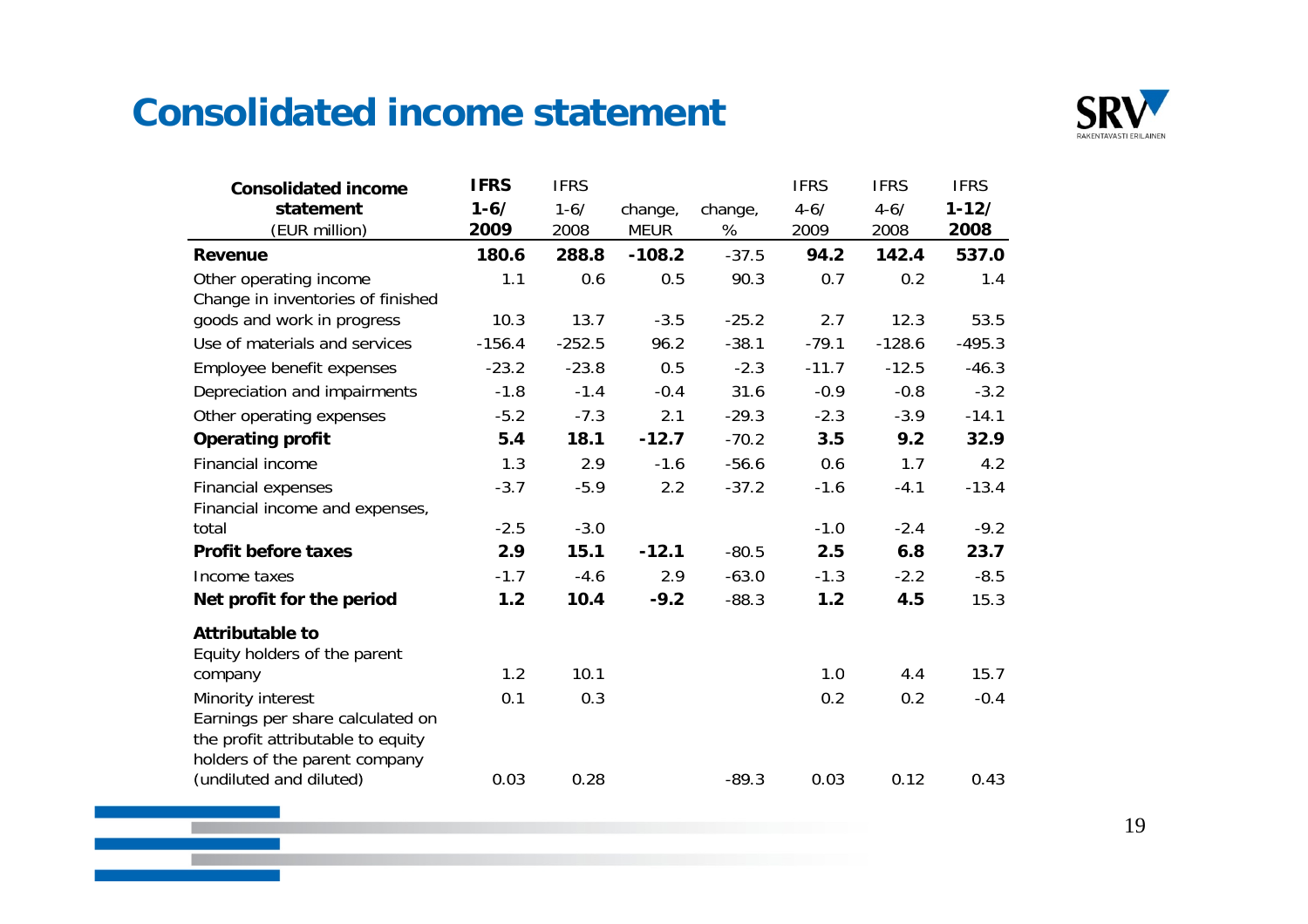## **Consolidated statement of comprehensive income**



|                                                        | <b>IFRS</b> | <b>IFRS</b> | <b>IFRS</b> | <b>IFRS</b> | <b>IFRS</b> |
|--------------------------------------------------------|-------------|-------------|-------------|-------------|-------------|
| Statement of comprehensive income                      | $1 - 6/$    | $1 - 6/$    | $4 - 6/$    | $4 - 6/$    | $1 - 12/$   |
| (milj. eur)                                            | 2009        | 2008        | 2009        | 2008        | 2008        |
| Net profit for the period                              | 1.2         | 10.4        | 1.2         | 4.5         | 15.3        |
| Items recognised directly in equity:                   |             |             |             |             |             |
| Exchange differences on translating foreign operations | 0.0         | $-0.1$      | 0.0         | $-0.1$      | $-0.1$      |
| Available for sale financial assets                    | 0.0         | 0.0         | 0.0         | 0.0         | $-0.1$      |
| Net gain (loss) on cash flow hedges                    | 0.0         | 0.0         | 0.0         | 0.0         | 0.0         |
| Deferred tax                                           | 0.0         | 0.0         | 0.0         | 0.0         | 0.0         |
| Income (loss) recognised directly in equity net of     |             |             |             |             |             |
| tax                                                    | 0.0         | $-0.1$      | 0.0         | 0.0         | $-0.1$      |
| Total comprehensive income for the period              | 1.2         | 10.4        | 1.2         | 4.5         | 15.1        |
| Profit for the period attributable to:                 |             |             |             |             |             |
| Equity holders of the parent company                   | 1.2         | 10.1        | 1.2         | 4.5         | 15.6        |
| Minority interest                                      | 0.1         | 0.3         | 0.0         | 0.0         | $-0.4$      |



20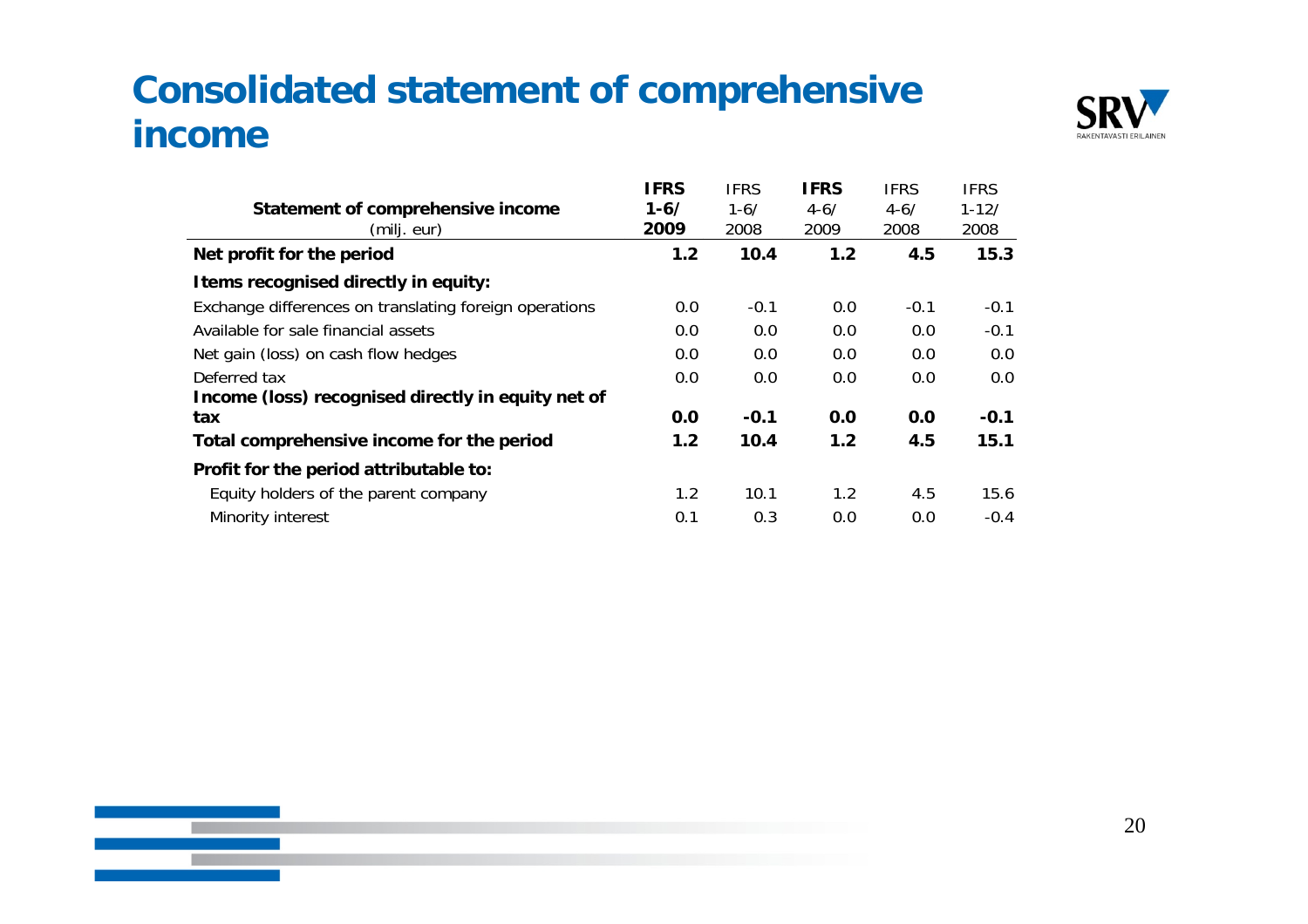#### **Consolidated balance sheet: Assets**

 $\mathbb{R}$  in  $\mathbb{R}$ 



| <b>Consolidated balance sheet</b> | <b>IFRS</b> | <b>IFRS</b> | change, | <b>IFRS</b> |
|-----------------------------------|-------------|-------------|---------|-------------|
| (EUR million)                     | 30.6.09     | 30.6.08     | %       | 31.12.08    |
| <b>ASSETS</b>                     |             |             |         |             |
| <b>Non-current assets</b>         |             |             |         |             |
| Property, plant and equipment     | 17.5        | 26.1        | $-33.2$ | 19.0        |
| Goodwill                          | 1.7         | 1.8         | $-1.2$  | 1.7         |
| Other intangible assets           | 0.5         | 0.7         | $-27.8$ | 0.5         |
| Other financial assets            | 4.3         | 3.7         | 18.1    | 4.3         |
| <b>Receivables</b>                | 7.4         | 5.0         | 49.4    | 6.6         |
| Deferred tax assets               | 1.9         | 1.3         | 44.5    | 1.7         |
| Non-current assets, total         | 33.3        | 38.5        | $-13.5$ | 33.8        |
| <b>Current assets</b>             |             |             |         |             |
| Inventories                       | 300.9       | 249.9       | 20.4    | 294.8       |
| Trade and other receivables       | 71.6        | 89.0        | $-19.5$ | 86.7        |
| Current tax receivables           | 5.6         | 6.5         | $-14.2$ | 5.1         |
| Cash and cash equivalents         | 6.7         | 10.1        | $-33.5$ | 3.4         |
| <b>Current assets, total</b>      | 384.9       | 355.5       | 8.3     | 390.0       |
| <b>ASSETS, TOTAL</b>              | 418.1       | 393.9       | 6.1     | 423.8       |

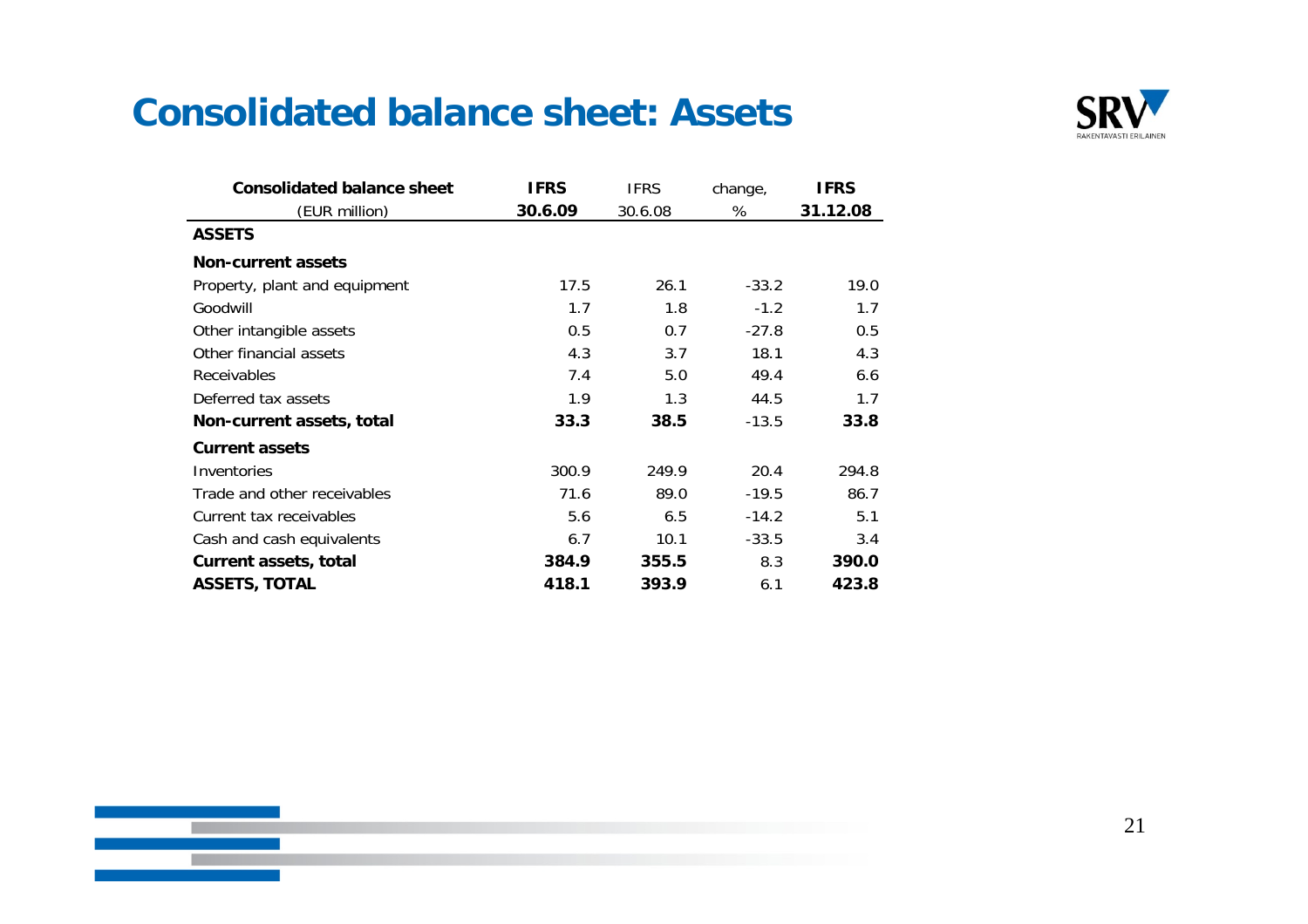### **Consolidated balance sheet: Equity and liabilities**



| <b>Consolidated balance sheet</b>     | <b>IFRS</b> | <b>IFRS</b> | change, | <b>IFRS</b> |
|---------------------------------------|-------------|-------------|---------|-------------|
| (EUR million)                         | 30.6.09     | 30.6.08     | %       | 31.12.08    |
| <b>EQUITY AND LIABILITIES</b>         |             |             |         |             |
| Equity attributable to equity holders |             |             |         |             |
| of the parent company                 |             |             |         |             |
| Share capital                         | 3.1         | 3.1         | 0.0     | 3.1         |
| Invested free equity fund             | 87.3        | 87.3        | 0.0     | 87.3        |
| <b>Translation differences</b>        | $-0.1$      | $-0.1$      | 2.0     | $-0.1$      |
| Fair value reserve                    | $-0.1$      | 0.0         |         | $-0.1$      |
| Retained earnings                     | 70.0        | 70.4        | $-0.6$  | 74.1        |
| Equity attributable to equity holders |             |             |         |             |
| of the parent company, total          | 160.3       | 160.8       | $-0.3$  | 164.3       |
| <b>Minority interest</b>              | 0.4         | 2.9         | $-84.8$ | 2.3         |
| Equity, total                         | 160.7       | 163.7       | $-1.8$  | 166.6       |
| <b>Non-current liabilities</b>        |             |             |         |             |
| Deferred tax liabilities              | 0.2         | 0.4         | $-51.3$ | 0.3         |
| Provisions                            | 4.9         | 6.0         | $-19.4$ | 5.6         |
| Interest-bearing liabilities          | 83.0        | 50.8        | 63.3    | 69.7        |
| Other liabilities                     |             |             |         |             |
| Non-current liabilities, total        | 88.1        | 57.3        | 53.8    | 75.6        |
| <b>Current liabilities</b>            |             |             |         |             |
| Trade and other payables              | 53.7        | 83.0        | $-35.2$ | 66.8        |
| Current tax payables                  | 2.4         | 4.3         | $-43.7$ | 8.0         |
| Provisions                            | 3.7         | 4.1         | $-8.9$  | 3.8         |
| Interest-bearing liabilities          | 109.5       | 81.7        | 34.0    | 103.1       |
| <b>Current liabilities, total</b>     | 169.3       | 173.0       | $-2.1$  | 181.6       |
| Liabilities, total                    | 257.4       | 230.3       | 11.8    | 257.2       |
| <b>EQUITY AND LIABILITIES</b>         | 418.1       | 393.9       | 6.1     | 423.8       |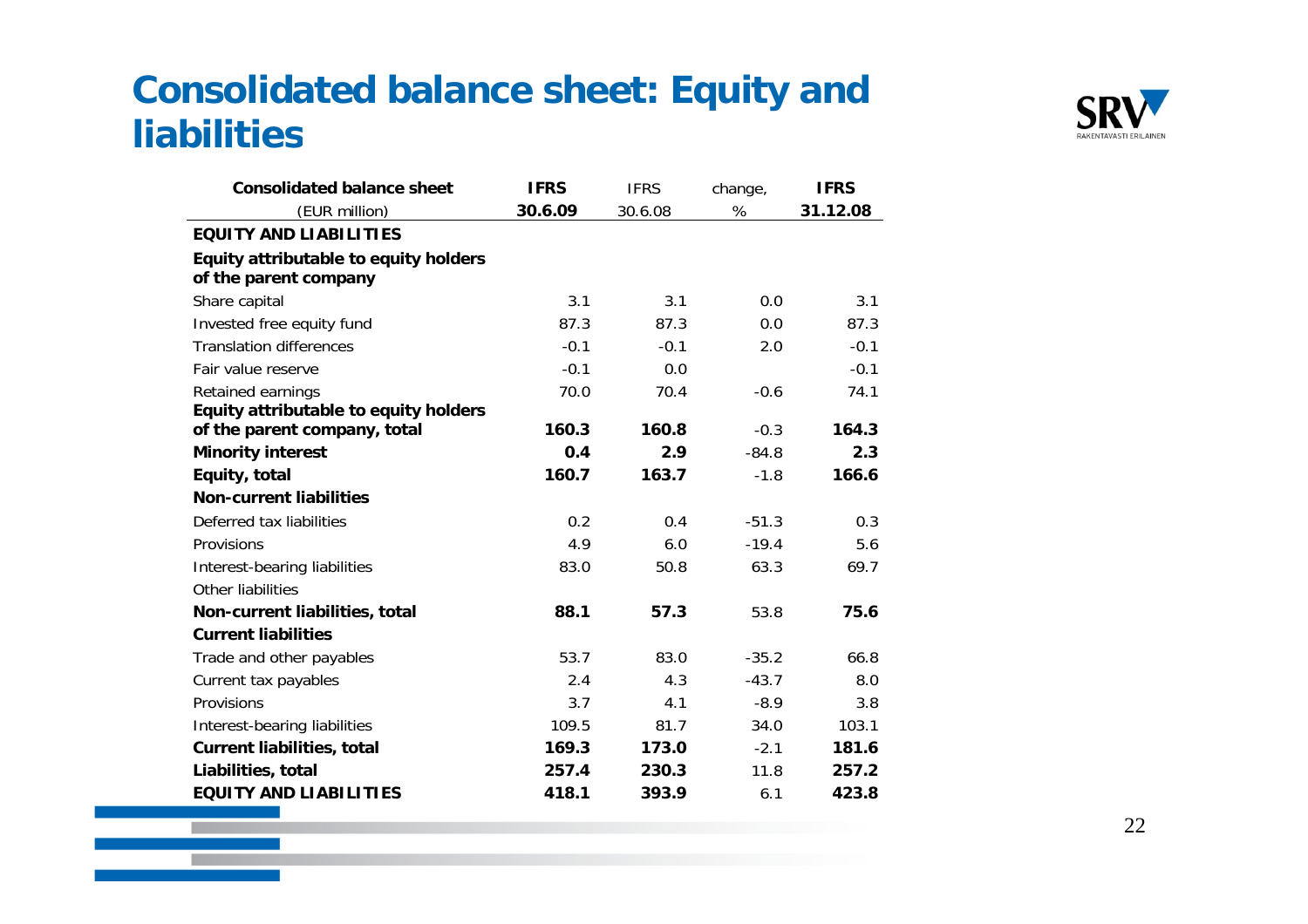## **Changes in Group equity 1-6/2009**



|                                             |                  |                             |                                          | Equity attributable to               |                           |                           |        |                      |                 |
|---------------------------------------------|------------------|-----------------------------|------------------------------------------|--------------------------------------|---------------------------|---------------------------|--------|----------------------|-----------------|
|                                             |                  |                             | the equity holders of the parent company |                                      |                           |                           |        |                      |                 |
| <b>IFRS</b><br>(EUR million)                | Share<br>capital | Share<br>premium<br>reserve | Invested<br>free<br>equity<br>fund       | Trans-<br>lation<br>differ-<br>ences | Fair<br>value<br>reservel | Retai-<br>ned<br>earnings | Total  | Minority<br>interest | Total<br>equity |
| <b>Equity on 1.1.2009</b>                   | 3.1              | 0.0                         | 87.3                                     | $-0.1$                               | $-0.1$                    | 74.1                      | 164.3  | 2.3                  | 166.6           |
| <b>Translation differences</b>              |                  |                             |                                          | 0.0                                  | 0.0                       |                           | 0.0    |                      |                 |
| Other changes                               |                  |                             |                                          |                                      |                           | $-0.2$                    | $-0.2$ |                      |                 |
| Net income recognised                       |                  |                             |                                          |                                      |                           |                           |        |                      |                 |
| directly in equity                          | 0.0              | 0.0                         | 0.0                                      | 0.0                                  | 0.0                       | $-0.2$                    | $-0.2$ |                      |                 |
| Net profit for the financial<br>year        |                  |                             |                                          |                                      |                           | 1.2                       | 1.2    |                      |                 |
| <b>Total income and</b><br>expenses for the |                  |                             |                                          |                                      |                           |                           |        |                      |                 |
| financial year                              | 0.0              | 0.0                         | 0.0                                      | 0.0                                  | 0.0                       | 1.2                       | 1.2    |                      |                 |
| Dividends paid                              |                  |                             |                                          |                                      |                           | $-4.3$                    | $-4.3$ |                      |                 |
| Share based incentive plan                  |                  |                             |                                          |                                      |                           | 0.0                       | 0.0    |                      |                 |
| Purchase of treasury shares                 |                  |                             |                                          |                                      |                           | $-0.7$                    | $-0.7$ |                      |                 |
| <b>Equity on 30.6.2009</b>                  | 3.1              | 0.0                         | 87.3                                     | $-0.1$                               | $-0.1$                    | 70.0                      | 160.3  | 0.4                  | 160.7           |

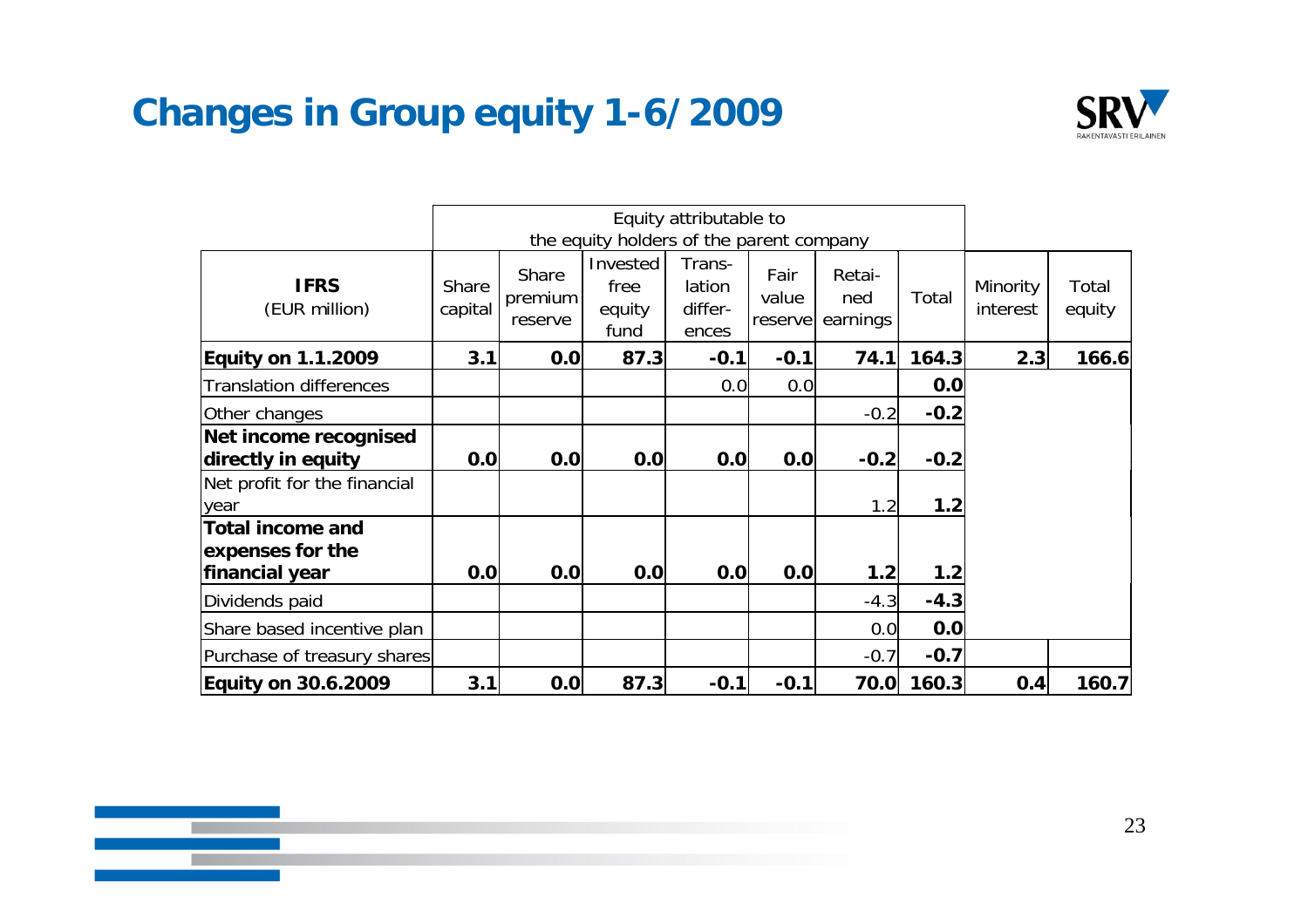#### **Inventories**



| <b>Inventories</b>                       | <b>IFRS</b> | <b>IFRS</b> | change, | <b>IFRS</b> |
|------------------------------------------|-------------|-------------|---------|-------------|
| (EUR million)                            | 30.6.09     | 30.6.08     | %       | 31.12.08    |
| Raw materials and consumables            | 0.0         | 0.1         | $-84.6$ | 0.0         |
| Work in progress                         | 91.6        | 73.8        | 24.1    | 100.8       |
| Land areas and plot-owning companies     | 149.2       | 118.7       | 25.7    | 142.1       |
| Shares in completed housing corporations |             |             |         |             |
| and real estate companies                | 41.8        | 37.7        | 10.8    | 34.0        |
| Advance payments                         | 4.0         | 6.2         | $-35.4$ | 3.7         |
| Other inventories                        | 14.3        | 13.4        | 7.2     | 14.2        |
| Inventories, total                       | 300.9       | 249.9       | 20.4    | 294.8       |

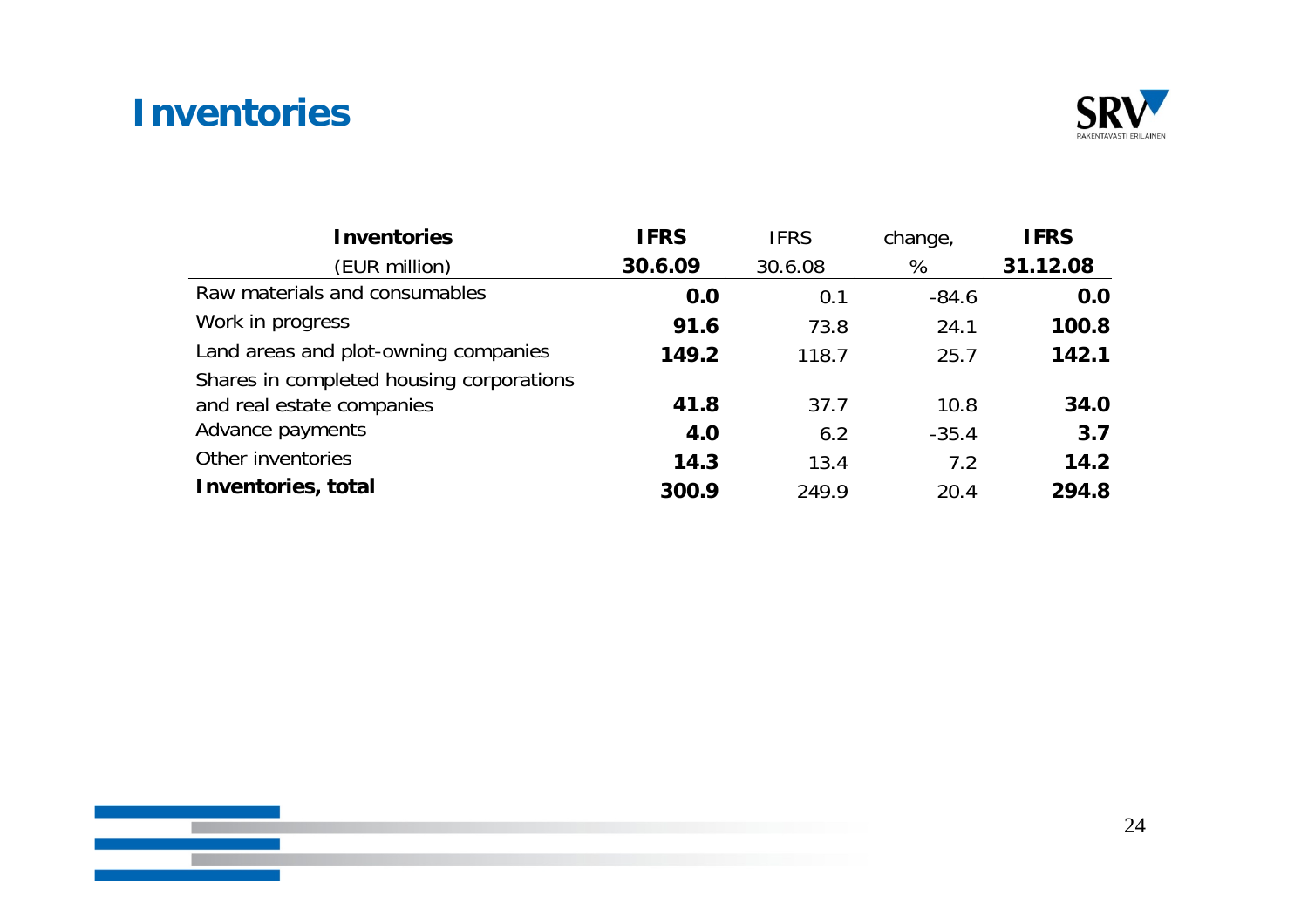#### **Group and Segment information by quarter**



| <b>SRV Group</b>                        | <b>IFRS</b> | <b>IFRS</b> | <b>IFRS</b> | <b>IFRS</b> | <b>IFRS</b> | <b>IFRS</b> |
|-----------------------------------------|-------------|-------------|-------------|-------------|-------------|-------------|
| (EUR million)                           | $1 - 6/09$  | $1 - 3/09$  | 10-12/08    | $7 - 9/08$  | $4 - 6/08$  | $1 - 3/08$  |
| Revenue                                 | 94.2        | 86.4        | 121.4       | 126.7       | 142.4       | 146.4       |
| Operating profit                        | 3.5         | 1.9         | 0.7         | 14.1        | 9.2         | 8.9         |
| Financial income and expenses,          |             |             |             |             |             |             |
| total                                   | $-1.0$      | $-1.5$      | $-3.3$      | $-2.9$      | $-2.4$      | $-0.6$      |
| Profit before taxes                     | 2.5         | 0.4         | $-2.6$      | 11.2        | 6.8         | 8.3         |
| Order backlog <sup>1)</sup>             | 458.4       | 453.9       | 455.3       | 455.2       | 521.1       | 451.3       |
| Earnings per share, eur                 | 0.03        | 0.00        | $-0.06$     | 0.21        | 0.12        | 0.16        |
| Equity per share, eur $1$               | 4.45        | 4.42        | 4.54        | 4.61        | 4.40        | 4.38        |
| Share price, eur <sup>1)</sup>          | 4.18        | 3.00        | 3.47        | 4.19        | 5.28        | 5.55        |
| Equity ratio, $%$ <sup>1)</sup>         | 40.4        | 40.9        | 41.3        | 45.9        | 44.9        | 52.1        |
| Net interest bearing debt <sup>1)</sup> | 185.8       | 170.6       | 169.4       | 127.9       | 122.4       | 76.1        |
| Gearing, $%$ <sup>1)</sup>              | 115.6       | 105.3       | 101.7       | 75.2        | 74.8        | 46.3        |

1) at the end of the period



25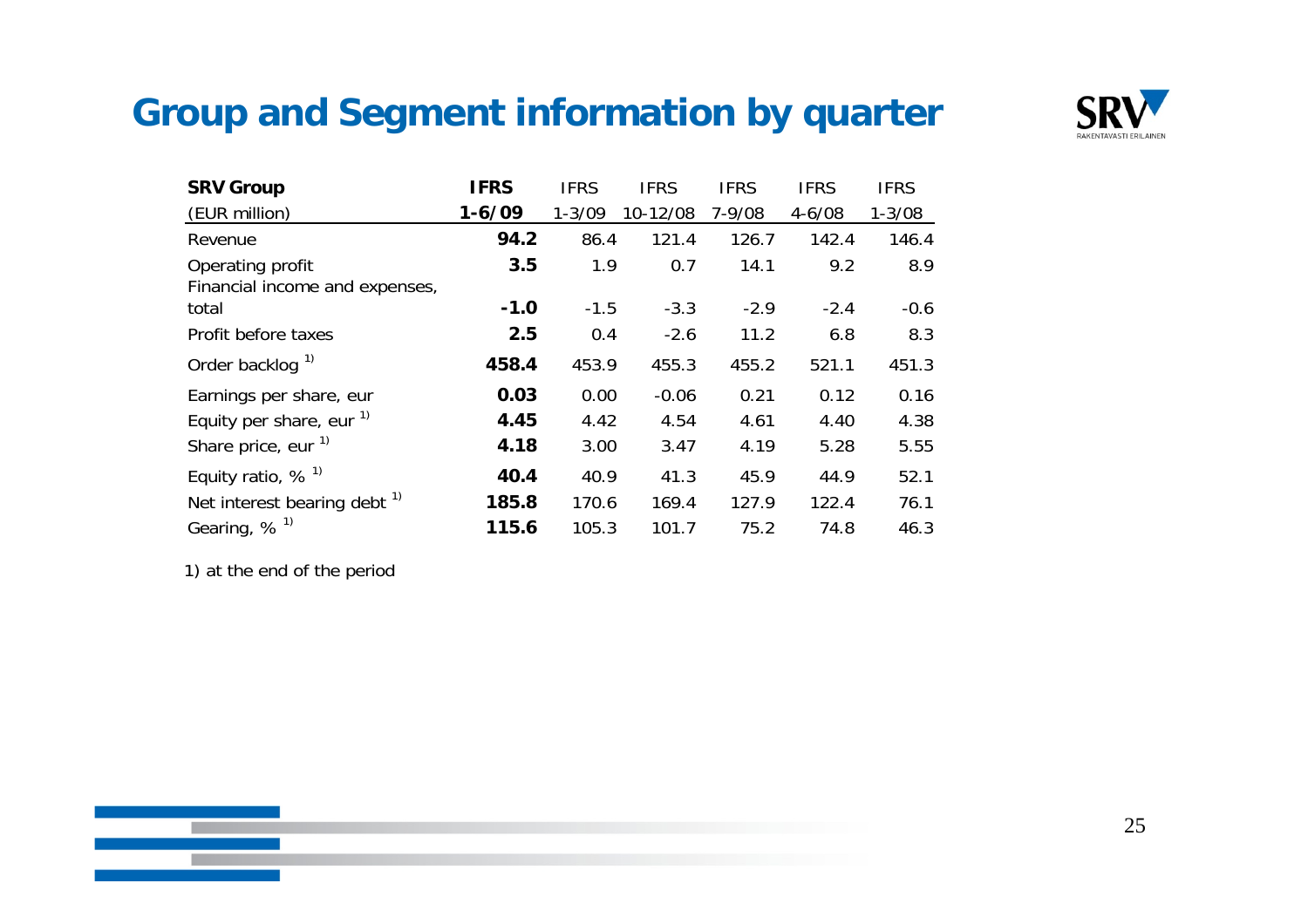#### **Revenue and operating profit by quarter**



| <b>Revenue</b>           | <b>IFRS</b> | <b>IFRS</b> | <b>IFRS</b>     | <b>IFRS</b> | <b>IFRS</b> | <b>IFRS</b> |
|--------------------------|-------------|-------------|-----------------|-------------|-------------|-------------|
| (EUR million)            | $1 - 6/09$  | $1 - 3/09$  | 10-12/08        | 7-9/08      | $4 - 6/08$  | $1 - 3/08$  |
| <b>Business Premises</b> | 46.1        | 54.8        | 77.9            | 74.3        | 92.2        | 104.8       |
| Housing                  | 40.5        | 25.8        | 33.3            | 31.4        | 37.1        | 26.0        |
| International            | 7.6         | 5.8         | 10.2            | 21.0        | 13.1        | 15.7        |
| <b>Other Operations</b>  | 2.1         | 2.2         | 3.0             | 2.7         | 2.8         | 2.9         |
| Eliminations             | $-2.1$      | $-2.2$      | $-3.1$          | $-2.7$      | $-2.9$      | $-2.9$      |
| Group, total             | 94.2        | 86.4        | 121.4           | 126.7       | 142.4       | 146.4       |
|                          |             |             |                 |             |             |             |
| <b>Operating profit</b>  | <b>IFRS</b> | <b>IFRS</b> | <b>IFRS</b>     | <b>IFRS</b> | <b>IFRS</b> | <b>IFRS</b> |
| (EUR million)            | $1 - 6/09$  | $1 - 3/09$  | 10-12/08        | 7-9/08      | $4 - 6/08$  | $1 - 3/08$  |
| <b>Business Premises</b> | 4.6         | 5.9         | 6.0             | 3.7         | 9.9         | 8.2         |
| Housing                  | 1.9         | 0.0         | $-1.2$          | 0.5         | 0.9         | 0.4         |
| International            | $-1.9$      | $-2.5$      | $-2.7$          | 10.8        | $-0.1$      | 1.2         |
| <b>Other Operations</b>  | $-1.0$      | $-1.6$      | $-1.4$          | $-1.0$      | $-1.6$      | $-0.9$      |
| Eliminations             | 0.0         | 0.0         | 0.0             | 0.0         | 0.0         | 0.0         |
| Group, total             | 3.5         | 1.9         | 0.7             | 14.1        | 9.2         | 8.9         |
|                          |             |             |                 |             |             |             |
| <b>Operating profit</b>  | <b>IFRS</b> | <b>IFRS</b> | <b>IFRS</b>     | <b>IFRS</b> | <b>IFRS</b> | <b>IFRS</b> |
| (%)                      | $1 - 6/09$  |             | 1-3/09 10-12/08 | 7-9/08      | $4 - 6/08$  | $1 - 3/08$  |
| <b>Business Premises</b> | 10.0        | 10.8        | 7.8             | 4.9         | 10.8        | 7.8         |
| Housing                  | 4.6         | 0.0         | $-3.6$          | 1.7         | 2.5         | 1.6         |
| International            | $-25.6$     | $-43.3$     | $-26.5$         | 51.5        | $-0.9$      | 7.9         |
| Group, total             | 3.7         | 2.2         | 0.6             | 11.1        | 6.4         | 6.1         |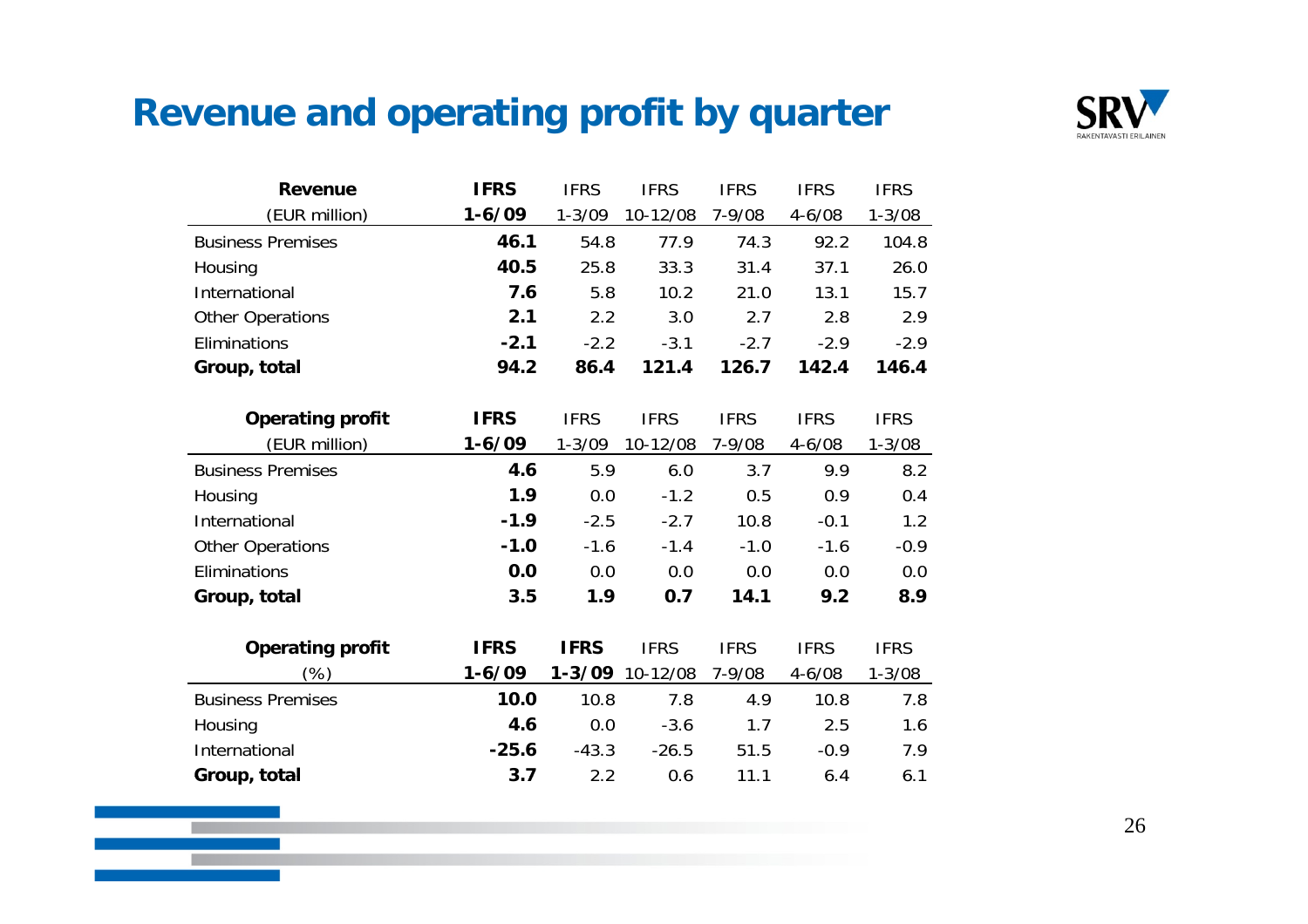# **Order backlog, invested capital and residential production in Finland by quarter production**



| Order backlog            | <b>IFRS</b> | <b>IFRS</b> | <b>IFRS</b> | <b>IFRS</b> | <b>IFRS</b> | <b>IFRS</b> |
|--------------------------|-------------|-------------|-------------|-------------|-------------|-------------|
| (EUR million)            | 30.6.09     | 31.3.09     | 31.12.08    | 30.9.08     | 30.6.08     | 31.3.08     |
| <b>Business Premises</b> | 224.3       | 252.8       | 265.7       | 228.8       | 291.1       | 235.2       |
| Housing                  | 203.3       | 169.6       | 154.0       | 186.3       | 186.8       | 182.4       |
| International            | 30.7        | 31.5        | 35.6        | 40.2        | 43.2        | 33.7        |
| Group, total             | 458.4       | 453.9       | 455.3       | 455.2       | 521.1       | 451.3       |
| - sold order backlog     | 303         | 286         | 280         | 279         | 358         | 281         |
| - unsold order backlog   | 155         | 168         | 176         | 176         | 163         | 170         |
|                          |             |             |             |             |             |             |
| <b>Invested capital</b>  | <b>IFRS</b> | <b>IFRS</b> | <b>IFRS</b> | <b>IFRS</b> | <b>IFRS</b> | <b>IFRS</b> |
| (EUR million)            | 30.6.09     | 31.3.09     | 31.12.08    | 30.9.08     | 30.6.08     | 31.3.08     |
| <b>Business Premises</b> | 77.0        | 69.2        | 63.9        | 63.5        | 51.2        | 43.7        |
| Housing                  | 135.9       | 134.9       | 138.9       | 115.9       | 105.3       | 97.0        |
| International            | 152.6       | 151.0       | 138.6       | 143.9       | 145.1       | 115.1       |
| Other and eliminations   | $-12.2$     | $-14.0$     | $-2.0$      | $-16.6$     | $-5.4$      | 4.0         |
| Group, total             |             |             |             |             | 296.2       | 259.8       |
|                          | 353.2       | 341.1       | 339.4       | 306.6       |             |             |

#### **Residential production**

| in Finland (units)                 | $1 - 6/09$ | $1 - 3/09$ | 10-12/08 | $7 - 9/08$ | $4 - 6/08$ | $1 - 3/08$ |
|------------------------------------|------------|------------|----------|------------|------------|------------|
| Start-ups                          | O          | 4          | 0        | 49         | 53         | 8          |
| Sold                               | 51         | 27         | 13       | 32         | 63         | 33         |
| Completed                          | 93         | 58         | 0        | 31         | 104        | 125        |
| Completed and unsold <sup>1)</sup> | 185        | 156        | 133      | 140        | 128        | 105        |
| Under construction <sup>1)</sup>   | 118        | 211        | 265      | 251        | 247        | 298        |
| - of which unsold $1$              | 100        | 180        | 226      | 232        | 227        | 260        |
| 1) at the end of the period        |            |            |          |            |            |            |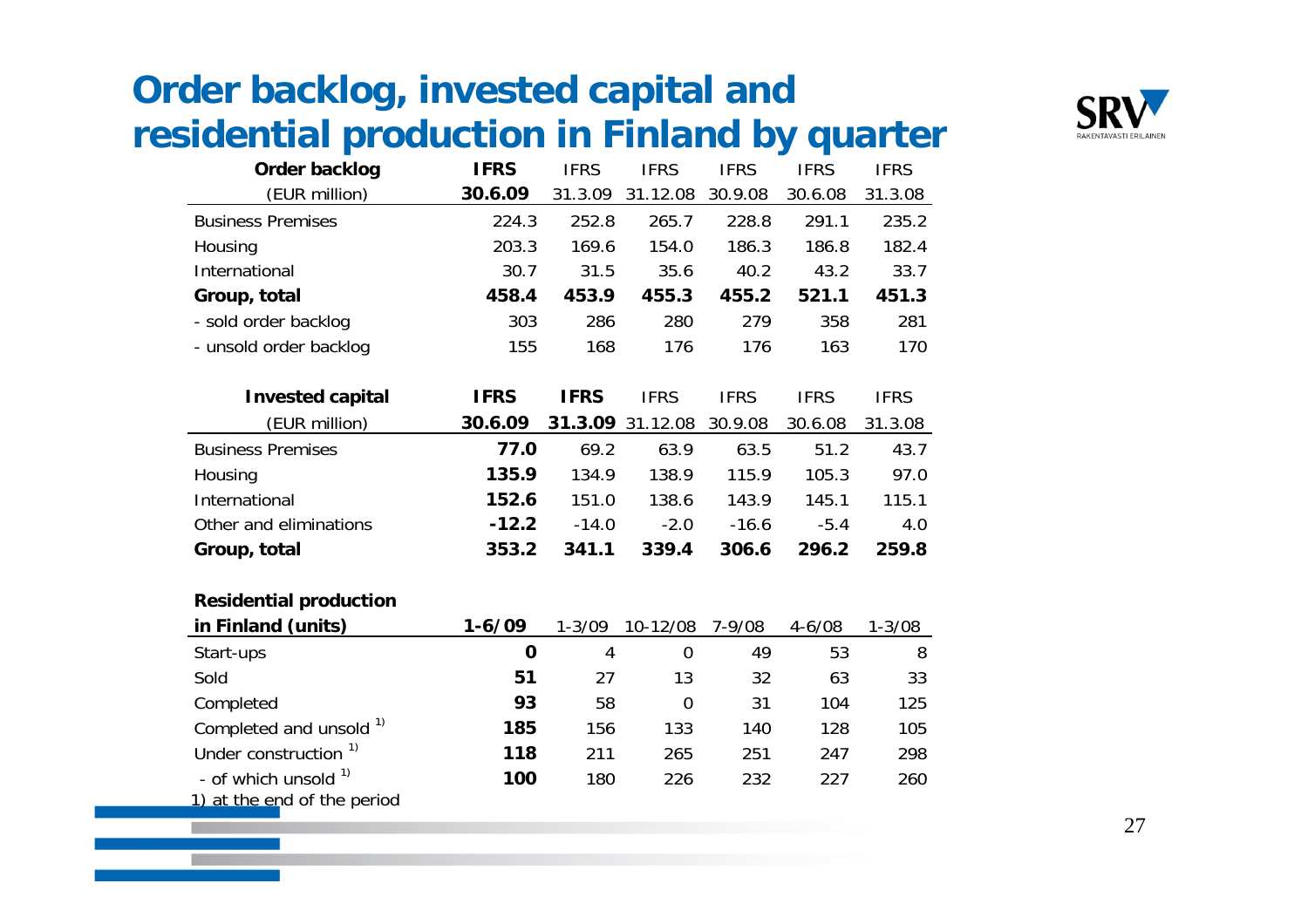## **Segments: Assets, liabilities and invested capital**



| <b>Assets</b>                     | <b>IFRS</b> | <b>IFRS</b> | change,     | change, | <b>IFRS</b> |
|-----------------------------------|-------------|-------------|-------------|---------|-------------|
| (EUR million)                     | 30.6.09     | 30.6.08     | <b>MEUR</b> | %       | 31.12.08    |
| <b>Business Premises</b>          | 90.2        | 111.7       | $-21.6$     | $-19.3$ | 116.9       |
| Housing                           | 160.2       | 127.3       | 32.8        | 25.8    | 158.4       |
| International                     | 157.7       | 157.8       | $-0.1$      | $-0.1$  | 158.6       |
| <b>Other Operations</b>           | 194.1       | 187.8       | 6.3         | 3.3     | 185.1       |
| Eliminations                      | $-184.0$    | $-190.7$    | 6.7         |         | $-195.2$    |
| Group, total                      | 418.1       | 393.9       | 24.2        | 6.1     | 423.8       |
|                                   |             |             |             |         |             |
| <b>Liabilities</b>                | <b>IFRS</b> | <b>IFRS</b> | change,     | change, | <b>IFRS</b> |
| (EUR million)                     | 30.6.09     | 30.6.08     | <b>MEUR</b> | %       | 31.12.08    |
| <b>Business Premises</b>          | 46.6        | 82.0        | $-35.3$     | $-43.1$ | 81.7        |
| Housing                           | 143.9       | 113.8       | 30.0        | 26.4    | 141.5       |
| International                     | 163.3       | 149.9       | 13.4        | 8.9     | 147.2       |
| <b>Other Operations</b>           | 90.6        | 76.7        | 13.9        | 18.2    | 65.7        |
| Eliminations                      | $-187.0$    | $-192.1$    | 5.1         |         | $-178.9$    |
| Group, total                      | 257.4       | 230.3       | 27.1        | 11.8    | 257.2       |
|                                   |             |             |             |         |             |
| <b>Invested capital</b>           | <b>IFRS</b> | <b>IFRS</b> | change,     | change, | <b>IFRS</b> |
| (EUR million)                     | 30.6.09     | 30.6.08     | <b>MEUR</b> | %       | 31.12.08    |
| <b>Business Premises</b>          | 77.0        | 51.2        | 25.8        | 50.5    | 63.9        |
| Housing                           | 135.9       | 105.3       | 30.6        | 29.0    | 138.9       |
| International                     | 152.6       | 145.1       | 7.5         | 5.2     | 138.6       |
| Other operations and eliminations | $-12.2$     | $-5.4$      | $-6.9$      |         | $-2.0$      |
| Group, total                      | 353.2       | 296.2       | 57.0        | 19.3    | 339.4       |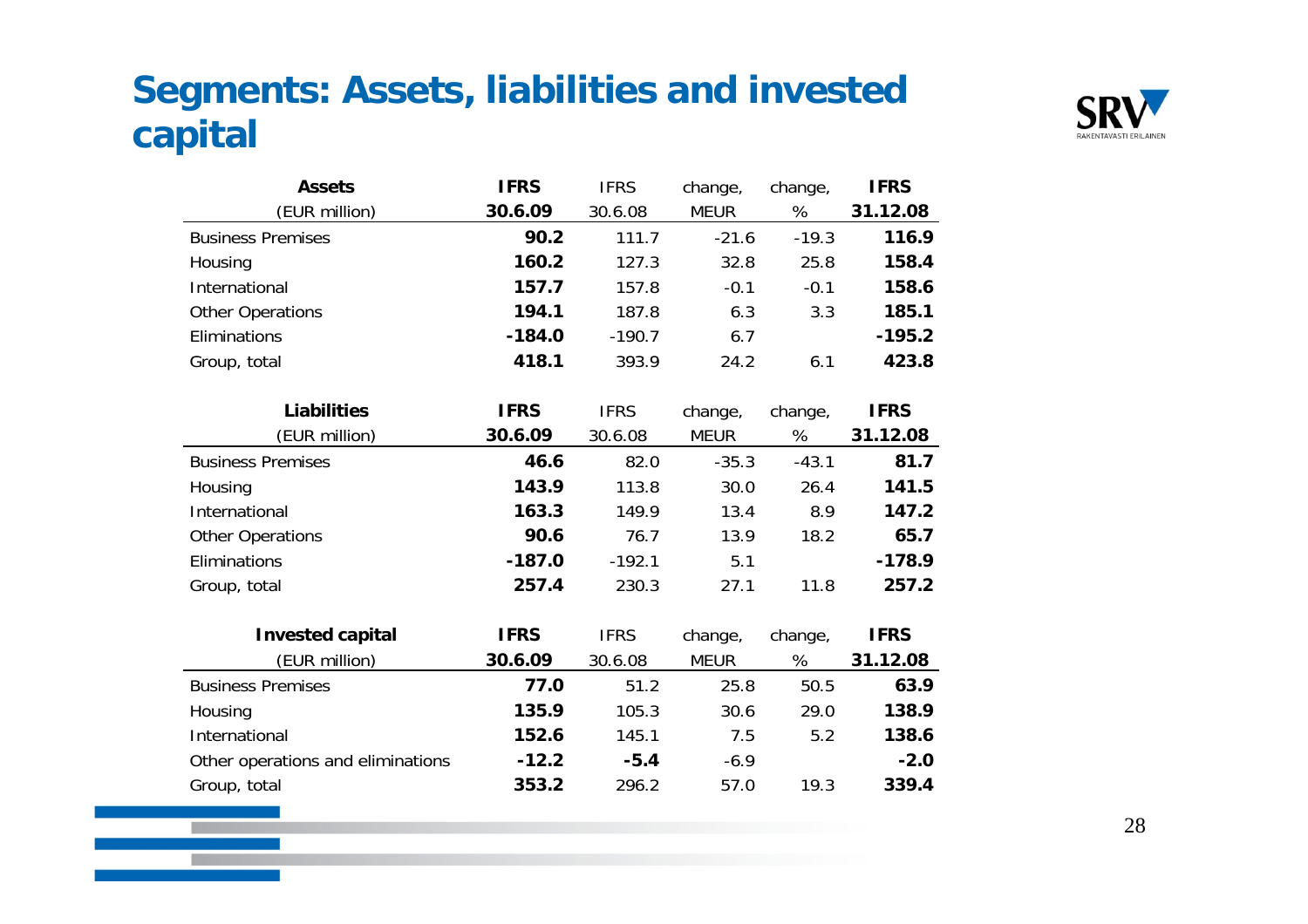## **Segments: Inventories**

 $\mathbb{R}^2$ 



| <b>Inventories</b>                     | <b>IFRS</b> | <b>IFRS</b> | change,     | <b>IFRS</b> |
|----------------------------------------|-------------|-------------|-------------|-------------|
| (MEUR)                                 | 30.6.09     | 30.6.08     | <b>MEUR</b> | 31.12.08    |
| Land areas and plot-owning companies   | 149.2       | 118.7       | 30.5        | 142.1       |
| <b>Business Premises</b>               | 25.0        | 22.6        | 2.5         | 24.6        |
| Housing                                | 45.5        | 36.0        | 9.5         | 41.6        |
| International                          | 78.4        | 60.1        | 18.3        | 76.0        |
| <b>Work in progress</b>                | 91.6        | 73.8        | 17.6        | 100.8       |
| <b>Business Premises</b>               | 32.9        | 20.1        | 12.8        | 30.0        |
| Housing                                | 43.0        | 38.8        | 4.1         | 57.3        |
| International                          | 15.7        | 14.9        | 0.7         | 13.6        |
| Shares in completed housing            |             |             |             |             |
| corporations and real estate companies | 41.8        | 37.7        | 4.1         | 34.0        |
| <b>Business Premises</b>               | 0.0         | 0.0         | 0.0         | 0.0         |
| Housing                                | 39.1        | 28.8        | 10.3        | 30.6        |
| International                          | 2.6         | 8.9         | $-6.3$      | 3.3         |
| <b>Other inventories</b>               | 18.6        | 19.7        | $-1.1$      | 17.9        |
| <b>Business Premises</b>               | 5.1         | 5.2         | $-0.1$      | 5.0         |
| Housing                                | 5.1         | 6.1         | $-1.1$      | 4.6         |
| International                          | 9.5         | 9.4         | 0.1         | 9.3         |
| Inventories, total                     | 300.9       | 249.9       | 51.0        | 294.8       |
| <b>Business Premises</b>               | 63.0        | 47.9        | 15.1        | 59.6        |
| Housing                                | 132.6       | 109.7       | 22.9        | 134.0       |
| International                          | 106.0       | 93.2        | 12.8        | 102.1       |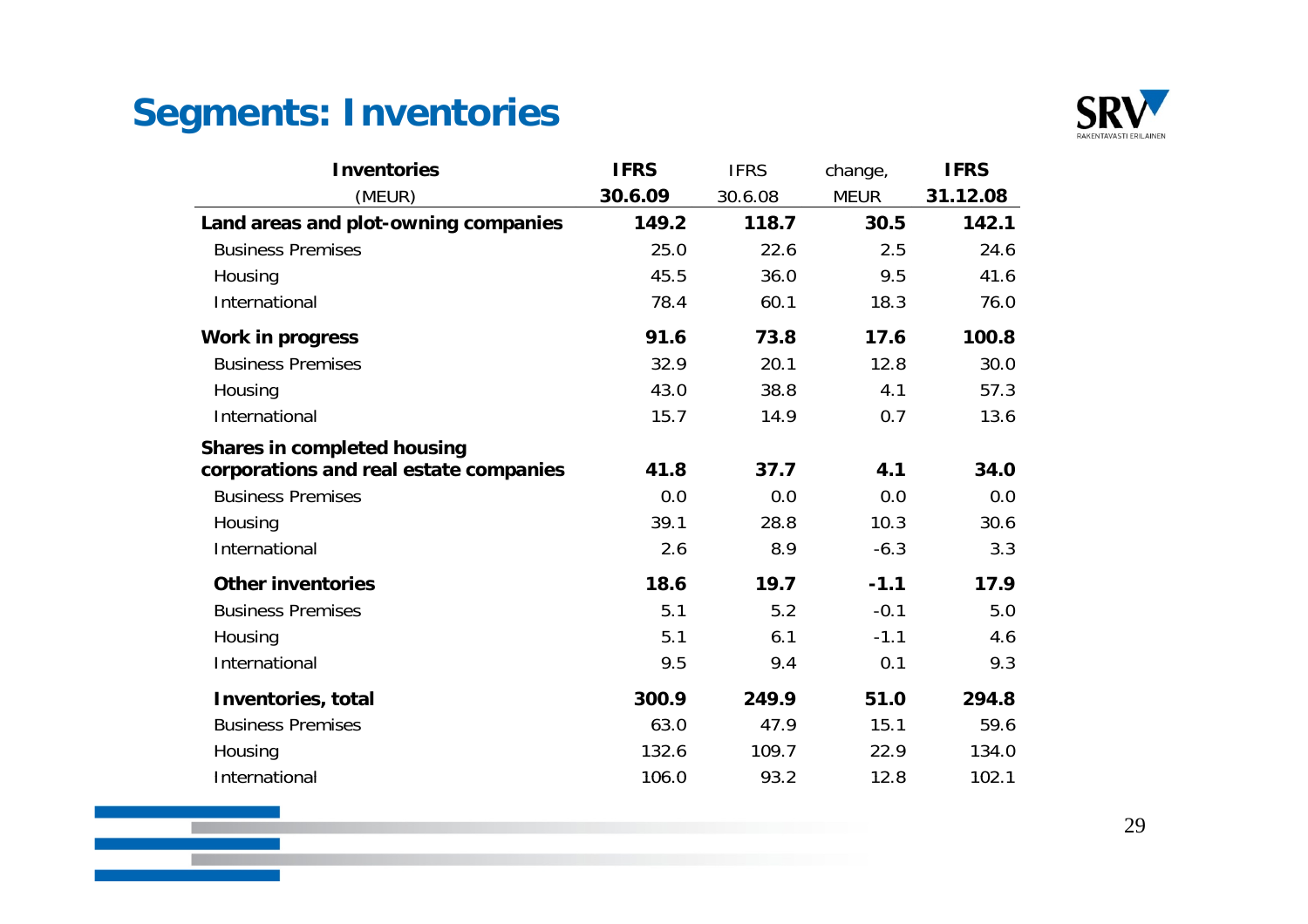#### **Unbuilt land areas and land acquisition commitments**



| Land reserve<br>30.6.2009                           | <b>Business</b><br><b>Operations</b> | <b>Housing</b> | <b>International</b><br><b>Operations</b> | Total     |
|-----------------------------------------------------|--------------------------------------|----------------|-------------------------------------------|-----------|
| Unbuilt land areas and land acquisition commitments |                                      |                |                                           |           |
| Building rights <sup>*</sup> , $m^2$                | 238 000                              | 279 000        | 859 000                                   | 1 376 000 |
| Capital invested incl.                              |                                      |                |                                           |           |
| commitments, EUR                                    |                                      |                |                                           |           |
| million                                             | 45                                   | 70             | 106                                       | 222       |
| <b>Land development</b>                             |                                      |                |                                           |           |
| agreements                                          |                                      |                |                                           |           |
| Building rights <sup>*</sup> , $m^2$                | 481 000                              | 225 000        | 100 000                                   | 806 000   |
|                                                     |                                      |                |                                           |           |

\*\* \* Building rights include also the estimated building rights/construction volume of unzoned land reserves and land areas covered by agreements in projects that are wholly or partly owned by SRV

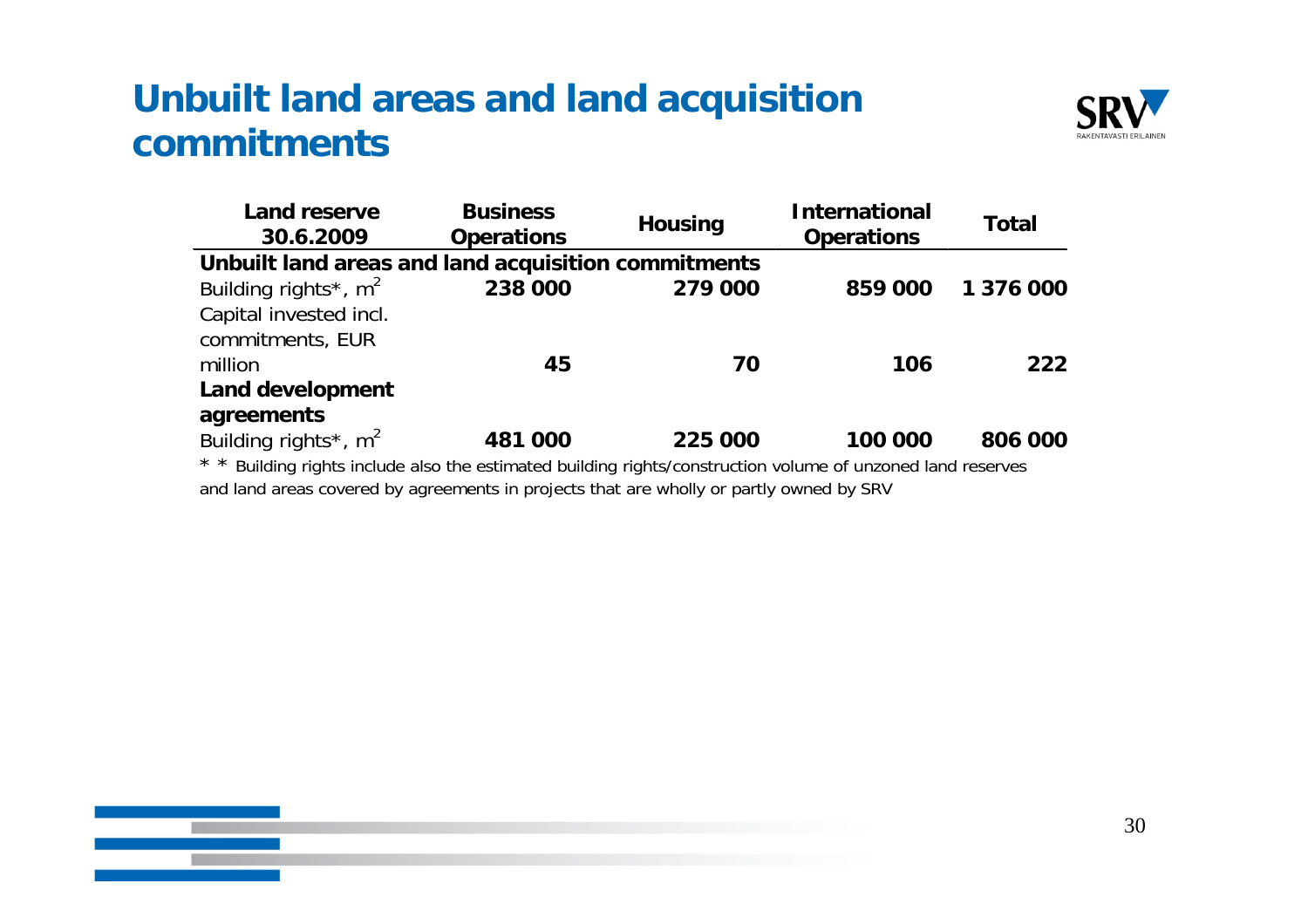#### **Personnel**



| Personnel by business area | 30.6.2009 | 30.6.2008 | Share of Group<br>personnel,<br>31.3.2009, % |
|----------------------------|-----------|-----------|----------------------------------------------|
| <b>Business Premises</b>   | 291       | 351       | 37.1                                         |
| Housing                    | 240       | 325       | 30.6                                         |
| International              | 169       | 187       | 21.6                                         |
| <b>Other Operations</b>    | 84        | 98        | 10.7                                         |
| Group, total               | 784       | 961       | 100.0                                        |

#### Average number of personnel, 1-6/2009



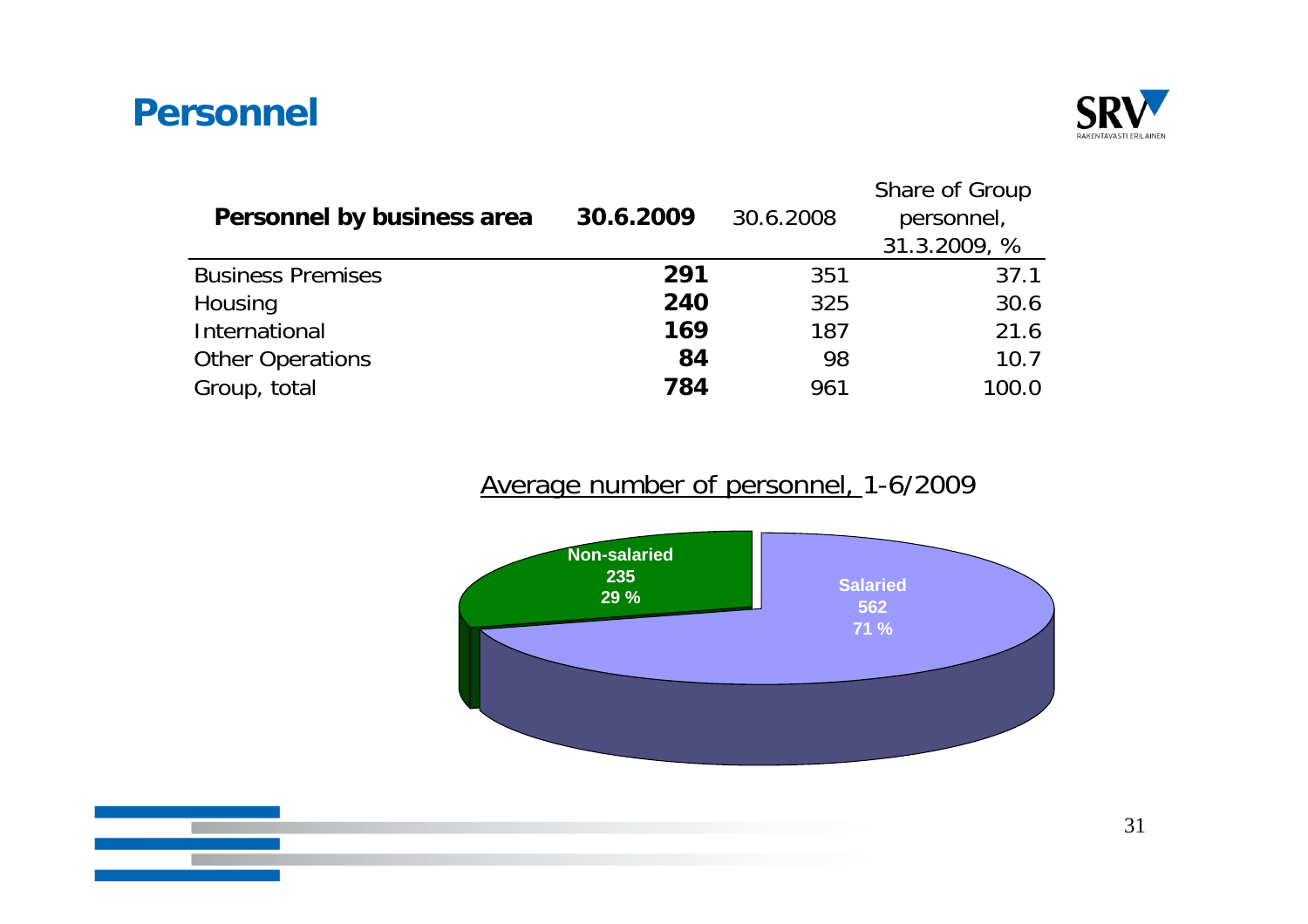#### **Shareholders 30 June 2009**

a and



|                                               | Number of  | % of shares |
|-----------------------------------------------|------------|-------------|
| <b>Shareholder</b>                            | shares     | and votes   |
| Kokkila Ilpo                                  | 13 552 000 | 36,9%       |
| Kolpi Investments Oy                          | 5 178 129  | 14,1 %      |
| Heliövaara Eero                               | 1 909 483  | 5,2%        |
| Keskinäinen Työeläkevakuutusyhtiö Varma       | 1 430 000  | 3,9%        |
| Alfred Berg Finland Sijoitusrahasto           | 700 000    | 1,9 %       |
| Linnoinen Hannu                               | 615 566    | 1,7%        |
| Fondita Nordic Micro Cap                      | 572 507    | 1,6%        |
| Valtion Eläkerahasto                          | 552 964    | 1,5%        |
| Veritas Eläkevakuutusosakeyhtiö               | 512 000    | 1,4%        |
| Nieminen Timo                                 | 437 000    | 1,2%        |
| SRV Yhtiöt Oyj                                | 418 266    | 1,1%        |
| Alfred Berg Optimal Sijoitusrahasto           | 323 906    | 0,9%        |
| Sundholm Göran                                | 300 000    | 0,8%        |
| Alfred Berg Small Cap Finland                 | 245 543    | 0,7%        |
| Stiftelsen För Åbo Akademi                    | 245 000    | 0,7%        |
| Keskinäinen Eläkevakuutusyhtiö Ilmarinen      | 225 000    | 0,6%        |
| Maa- Ja Vesitekniikan Tuki Ry.                | 215 562    | 0,6%        |
| Landskapet Ålands Pensionfond                 | 205 000    | 0,6%        |
| Sachtleben Pigments Oy Eläkesäätiö            | 200 000    | 0,5%        |
| SRV Kalusto Oy                                | 174 518    | 0,5%        |
| 20 largest shareholders *                     | 28 012 444 | 76,2%       |
| Nominee registration                          | 754 991    | 2,1%        |
| Other shareholders                            | 8 001 033  | 21,8 %      |
| *) includes own shares owned by SRV Group Plc |            |             |